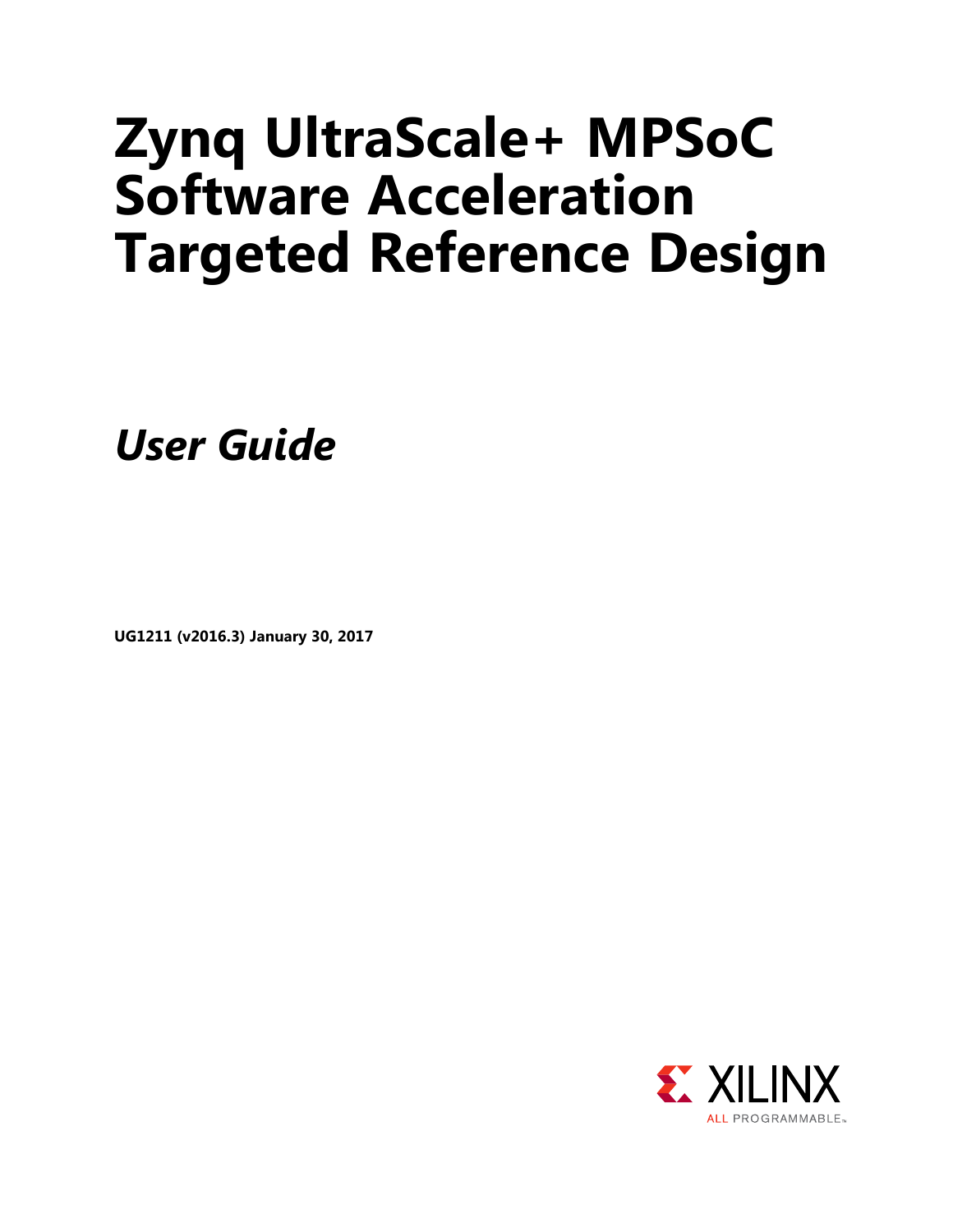

# <span id="page-1-0"></span>**Revision History**

The following table shows the revision history for this document.

| Date       | <b>Version</b> | <b>Revision</b>                                                                                                                                                                                                                                                                                                                                                                                                                                                                                                                                                                                                                 |
|------------|----------------|---------------------------------------------------------------------------------------------------------------------------------------------------------------------------------------------------------------------------------------------------------------------------------------------------------------------------------------------------------------------------------------------------------------------------------------------------------------------------------------------------------------------------------------------------------------------------------------------------------------------------------|
| 01/30/2017 | 2016.3         | Vivado Design Suite was removed from the title page, because the design aligns with<br>SDx releases. Removed hardware test pattern generator information from text and<br>from Figure 1-1, Figure 2-9, and Figure 2-10. Updated Table 1-1. Added Software Test<br>Pattern Generator and updated Software Architecture. Updated Linux attributes of<br>Table 2-2. Updated Table 2-4. Updated Figure 2-3, Figure 2-5, and Figure 2-7.                                                                                                                                                                                             |
| 08/30/2016 | 2016.2         | Updated for Vivado Design Suite 2016.2. Updated Features. Changed supported FFT<br>sizes. Updated Figure 1-1, Figure 2-1, Figure 2-4, Figure 2-5, Figure 2-8, Figure 2-9,<br>and Figure 2-10. Updated Table 1-1, Resource Utilization. Updated<br>Amplitude-Modulated Pattern Generator. User Interface-Qt-based GUI, SDSoC<br>Hardware Accelerators, RPU-Controlled FFT Computation Block, Clocking, Resets, and<br>Interrupts sections. Updated Table 2-2, Linux Kernel row, Flow C. Updated<br>Table 2-3 and Table 2-4. Added SDSoC resources to Appendix B, Additional Resources<br>and Legal Notices Limited distribution. |
| 05/18/2016 | 2016.1         | Initial Xilinx release. Limited distribution.                                                                                                                                                                                                                                                                                                                                                                                                                                                                                                                                                                                   |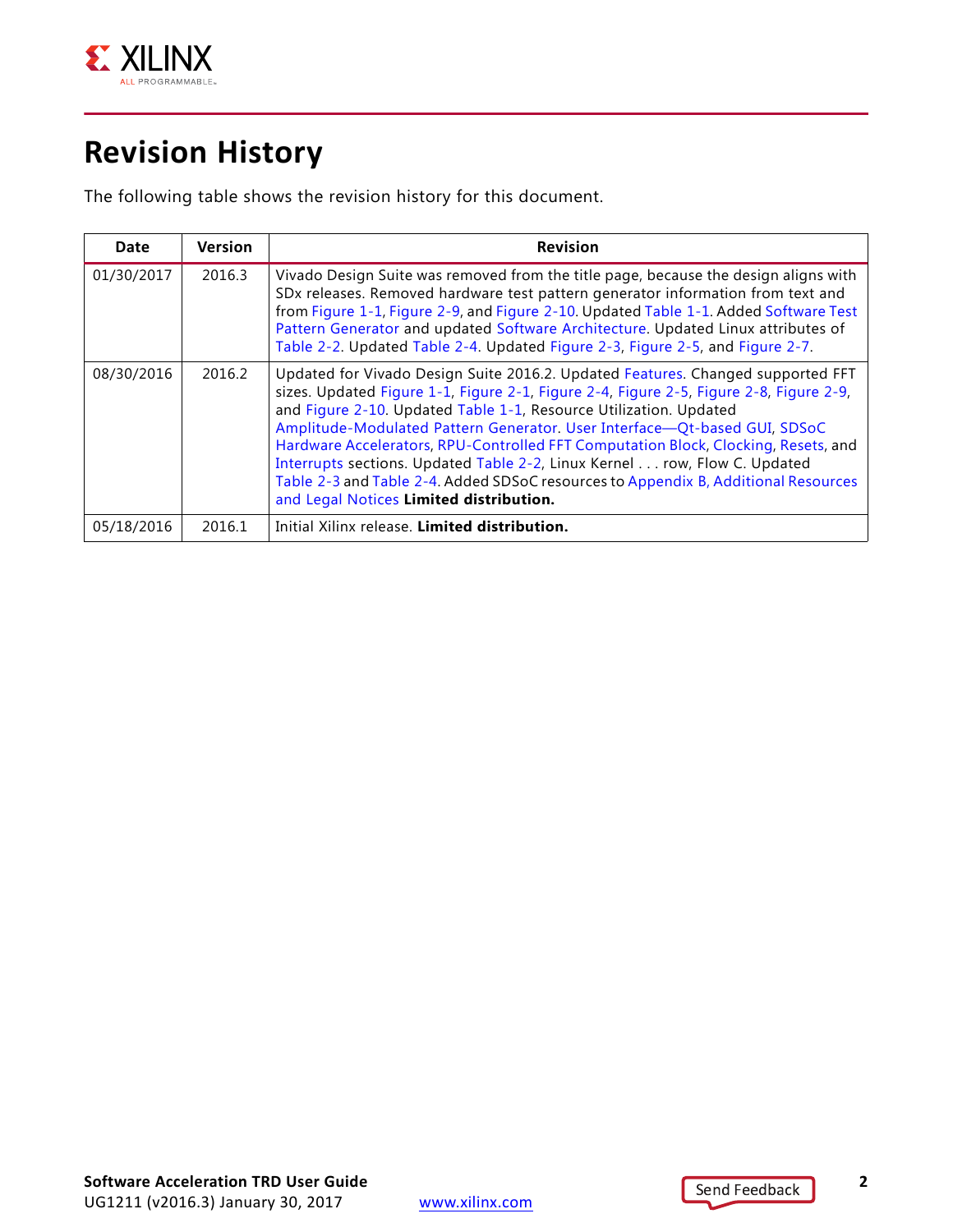

# Table of Contents

| <b>Chapter 1: Introduction</b>                            |  |
|-----------------------------------------------------------|--|
|                                                           |  |
|                                                           |  |
|                                                           |  |
| <b>Chapter 2: Targeted Reference Design Details</b>       |  |
|                                                           |  |
|                                                           |  |
| <b>Appendix A: OpenAMP Communication</b>                  |  |
|                                                           |  |
| <b>Appendix B: Additional Resources and Legal Notices</b> |  |
|                                                           |  |
|                                                           |  |
|                                                           |  |
|                                                           |  |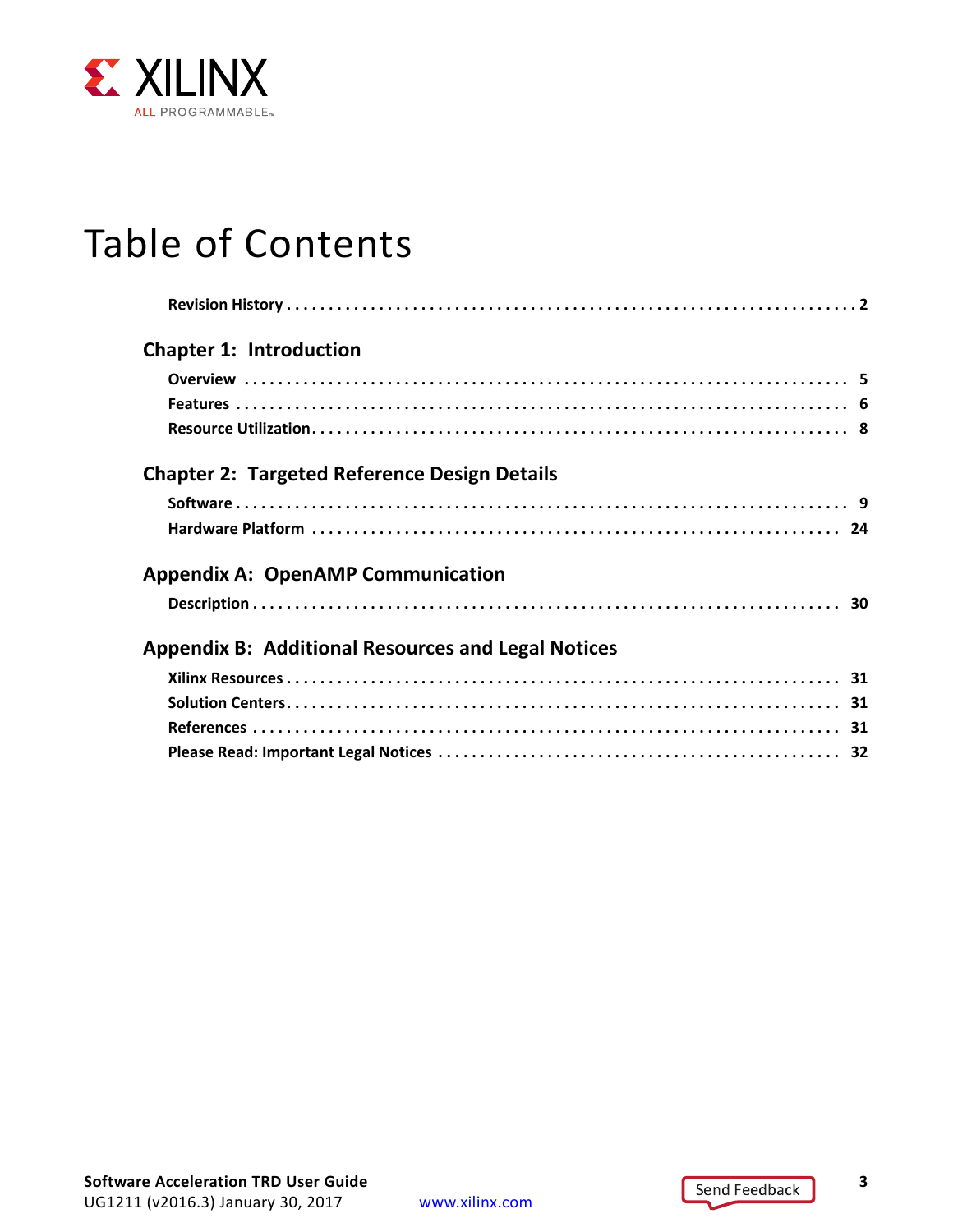

# *Chapter 1*

# <span id="page-3-0"></span>Introduction

This document describes the features and functions of the Zynq® UltraScale+™ Software Acceleration targeted reference design (TRD) for the ZCU102 evaluation platform. The Software Acceleration TRD is an embedded signal processing application that is partitioned between the SoC processing system (PS) and programmable logic (PL) for optimal performance. The design demonstrates the value of offloading computation-intensive tasks such as Fourier Fast Transform (FFT) from PS to PL.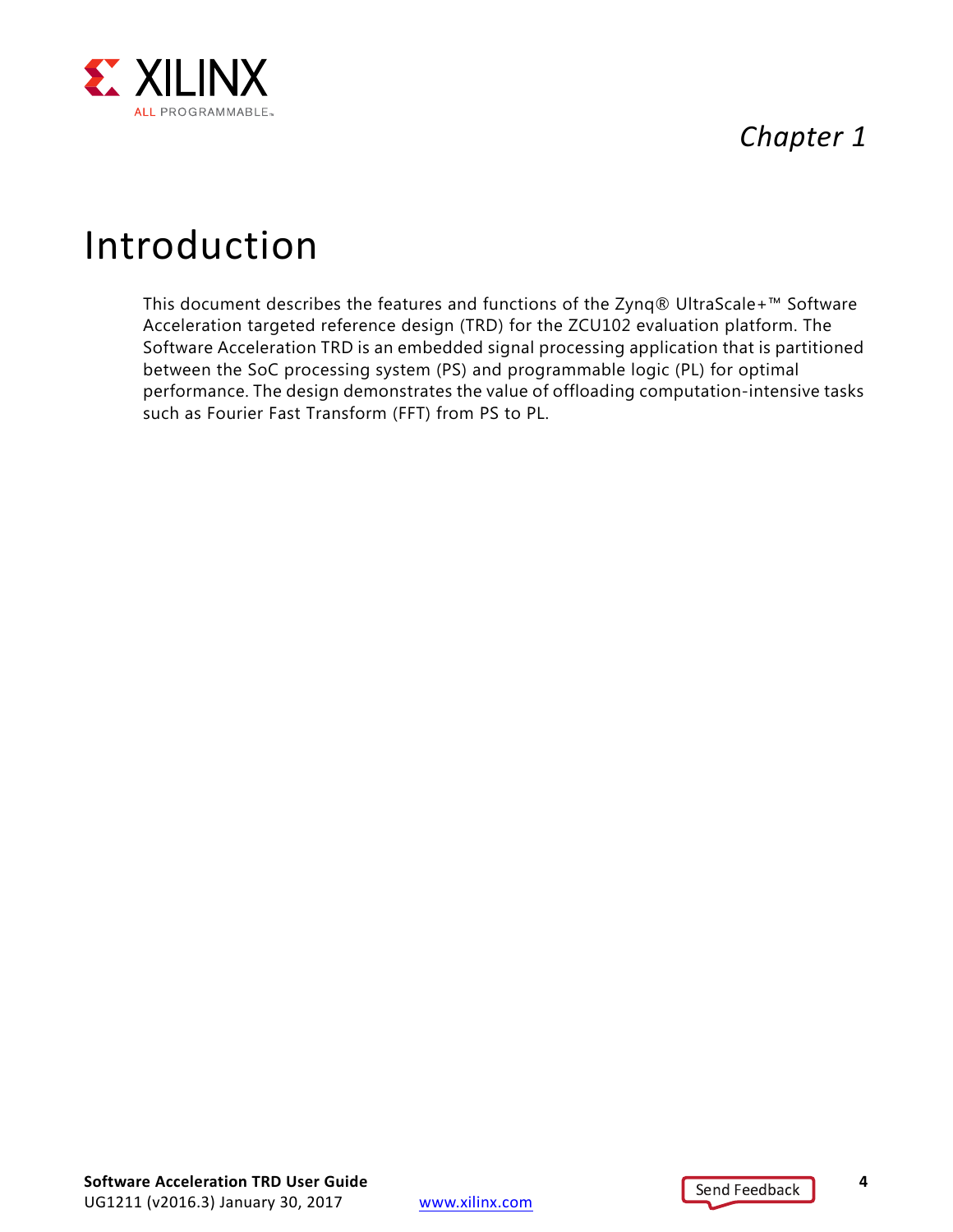

# <span id="page-4-1"></span>**Overview**

[Figure 1-1](#page-4-2) shows the functional block diagram of the Software Acceleration TRD.

<span id="page-4-2"></span><span id="page-4-0"></span>

X16891-121516

#### *Figure 1-1:* **ZCU102 Software Acceleration Targeted Reference Design**

*Note:* The processing system (PS) block shown in [Figure 1-1](#page-4-2) is a simplified block for illustration purposes.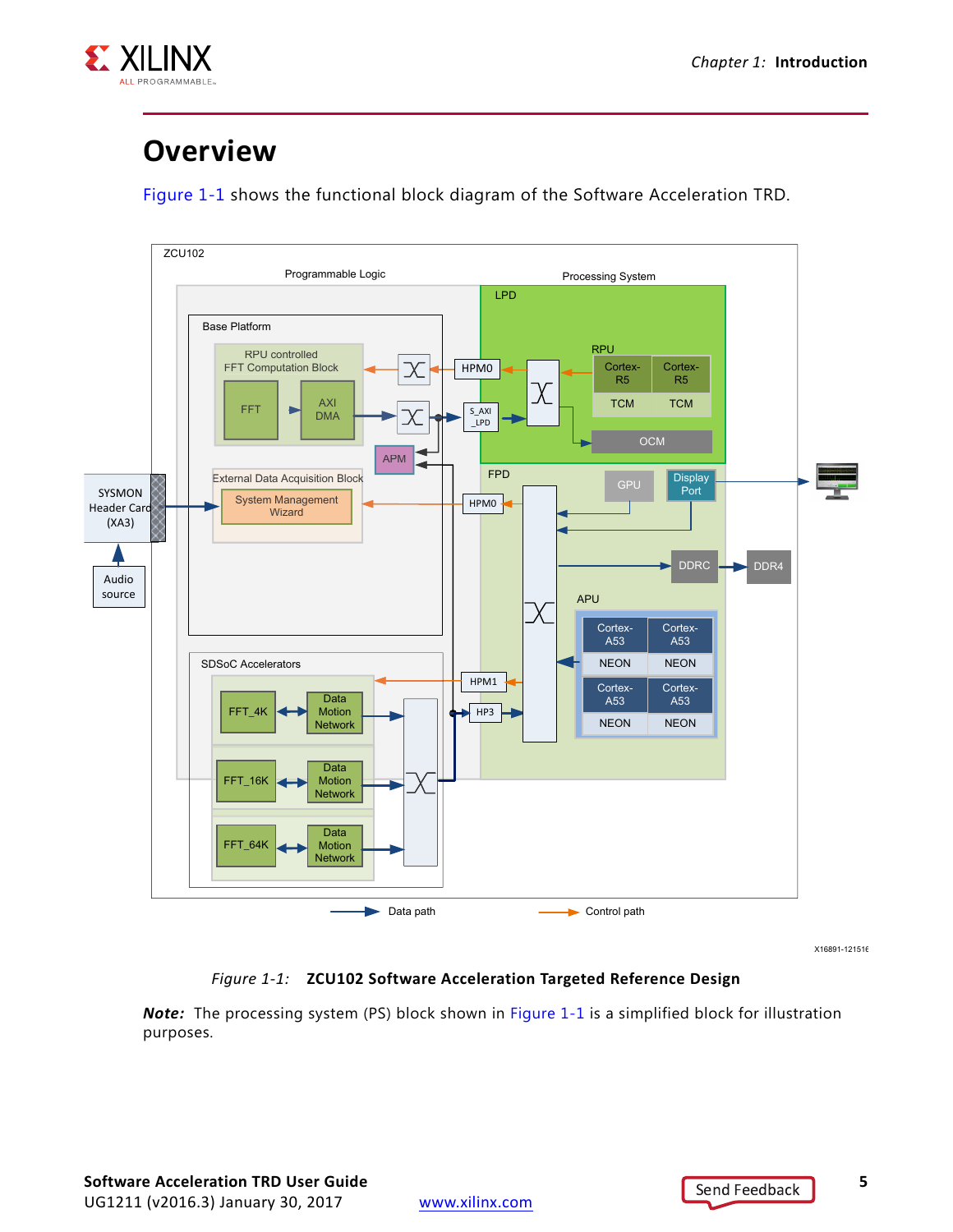

The Software Acceleration TRD targets the Zynq UltraScale+ XCZU9EG-1-FFVB1156E MPSoC running on the ZCU102 evaluation board. The design is intended to demonstrate software acceleration and offloading. Acceleration is achieved by offloading the computationally intensive algorithm to the programmable logic (PL). This design demonstrates 4,096 (shown as FFT\_4K in [Figure 1-1](#page-4-2)), 16,384 (FFT\_16K), and 65,536 (FFT\_64K) point FFT transform sizes, but it can also be used as a basis for many software acceleration tasks.

## <span id="page-5-1"></span><span id="page-5-0"></span>**Features**

The TRD includes these features:

- Signal capturing capability (data acquisition)
	- ° External analog input capture through SysMon in PL (A-to-D converter).
	- ° PL-SysMon runs at a 10-bit resolution and at a maximum sample rate of 200 kilosamples per second (kSPS).
- Software-based Test Pattern Generator (TPG)
- Signal Processing capability—FFT is used as the signal processing algorithm. Run-time configurability of FFT size shows signal processing capability. These options for FFT compute engines are provided:
	- ° ARM® Cortex™-A53 processor alone (SMP Linux on Application Processing Unit (APU))
	- ° ARM Cortex-A53 processor with NEON instruction set
	- ARM Cortex-R5 real-time processing unit (RPU). (RPU is used as a coprocessor.)
	- Software-defined system-on-chip (SDSoC) based hardware accelerators—the APU-controlled PL accelerators are hardware accelerators in PL built using the SDSoC framework.
	- The RPU-controlled FFT computation block in PL using the LogiCORE FFT IP from the Vivado IP catalog

*Note:* In this document, ARM Cortex-A53, A53, and APU are used interchangeably. Also ARM Cortex-R5, R5, and RPU are used interchangeably.

- Open Asymmetric Multi-Processing (OpenAMP) framework [\[Ref 1\]](#page-30-6)
	- ° Demonstrates communication between the APU running Linux and the RPU (in lock-step) running FreeRTOS [\[Ref 2\]](#page-30-5)
- Display capability
	- ° Uses the Display Port subsystem in the PS for displaying the results/GUI.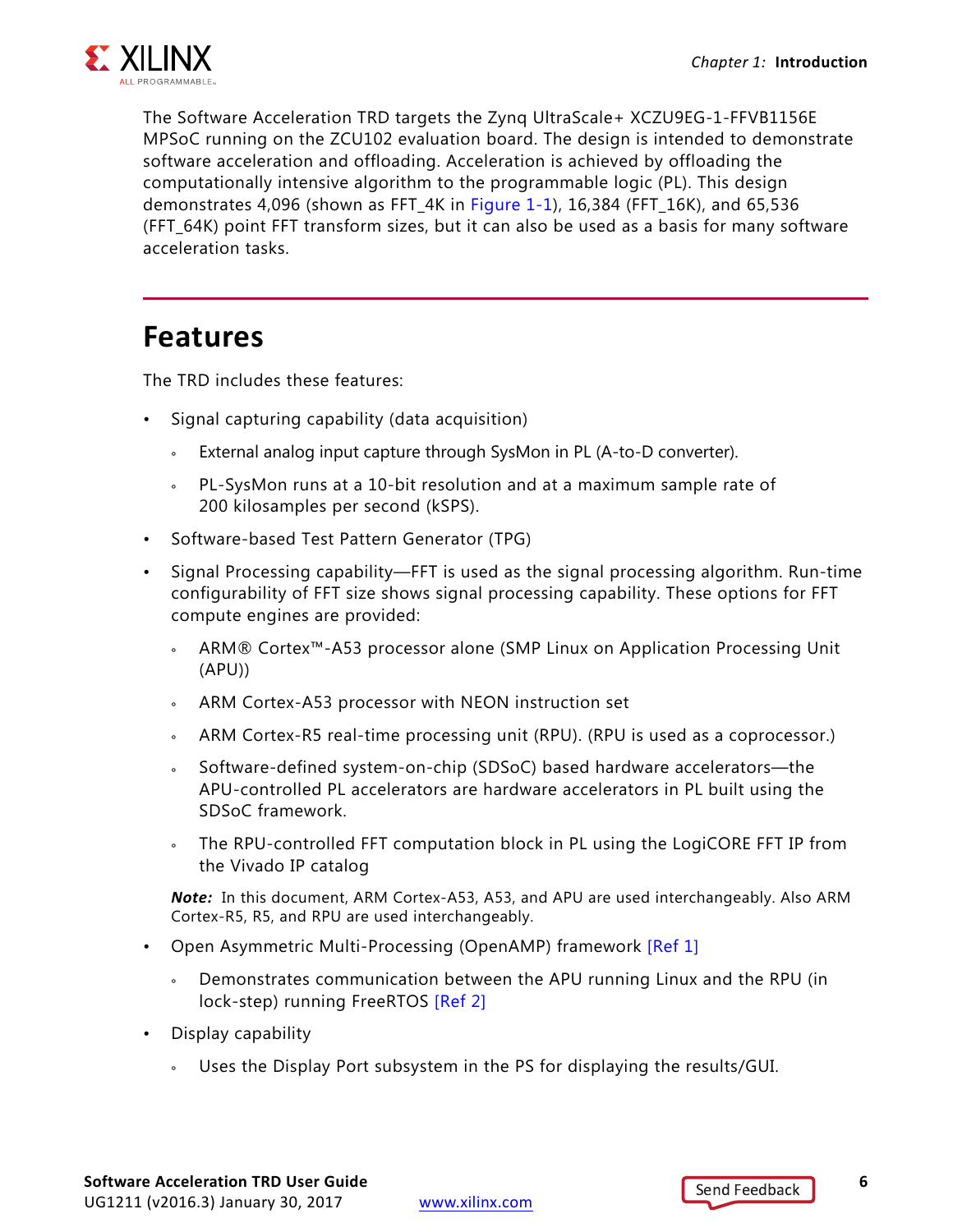

- The graphical user interface (GUI):
	- Is based on Qt 5.7 [\[Ref 3\]](#page-30-7).
	- Uses OpenGL and EGLFS (ARM Mali 400 GPU) libraries for rendering.

#### **Contents of the TRD**

The reference design includes an SDSoC-based hardware/software platform that can be used as a starting point for implementing custom embedded signal processing applications. It also contains an example application that implements a Radix-2 Cooley-Tukey Decimation in Time (DIT) FFT algorithm optimized for hardware acceleration using the SDSoC design flow.



**IMPORTANT:** *The [Zynq UltraScale+ MPSoC Software Acceleration TRD 2016.3 wiki](http://www.wiki.xilinx.com/Zynq+Ultrascale+MPSoC+Software+Acceleration+TRD+2016.3) contains additional helpful information and a link to the targeted reference design ZIP file rdf0376-zcu102-swaccel-trd-2016-3.zip.*

The reference design ZIP file contains:

- An SDSoC hardware platform, based on the Vivado IP Integrator hardware project. It provides a pre-built design with external signal capture interface and RPU-controlled PL accelerator blocks instantiated.
- SDSoC software platform for APU host. It provides a complete Linux operating system including all required drivers and middleware layer.
- SDSoC software example for APU host. It includes a programmable size FFT algorithm that can be linked with the main application.
- XSDK projects for user applications and libraries
- APU main application and libraries
	- ° PetaLinux board support package (BSP) for the ZCU102 evaluation board.
	- Pre-built, bootable SD card image.

The wiki contains information on:

- Setup and bring-up of the TRD demonstration
- TRD package contents and directory structure
- Steps to run and test the TRD
- Instructions for building various components of the TRD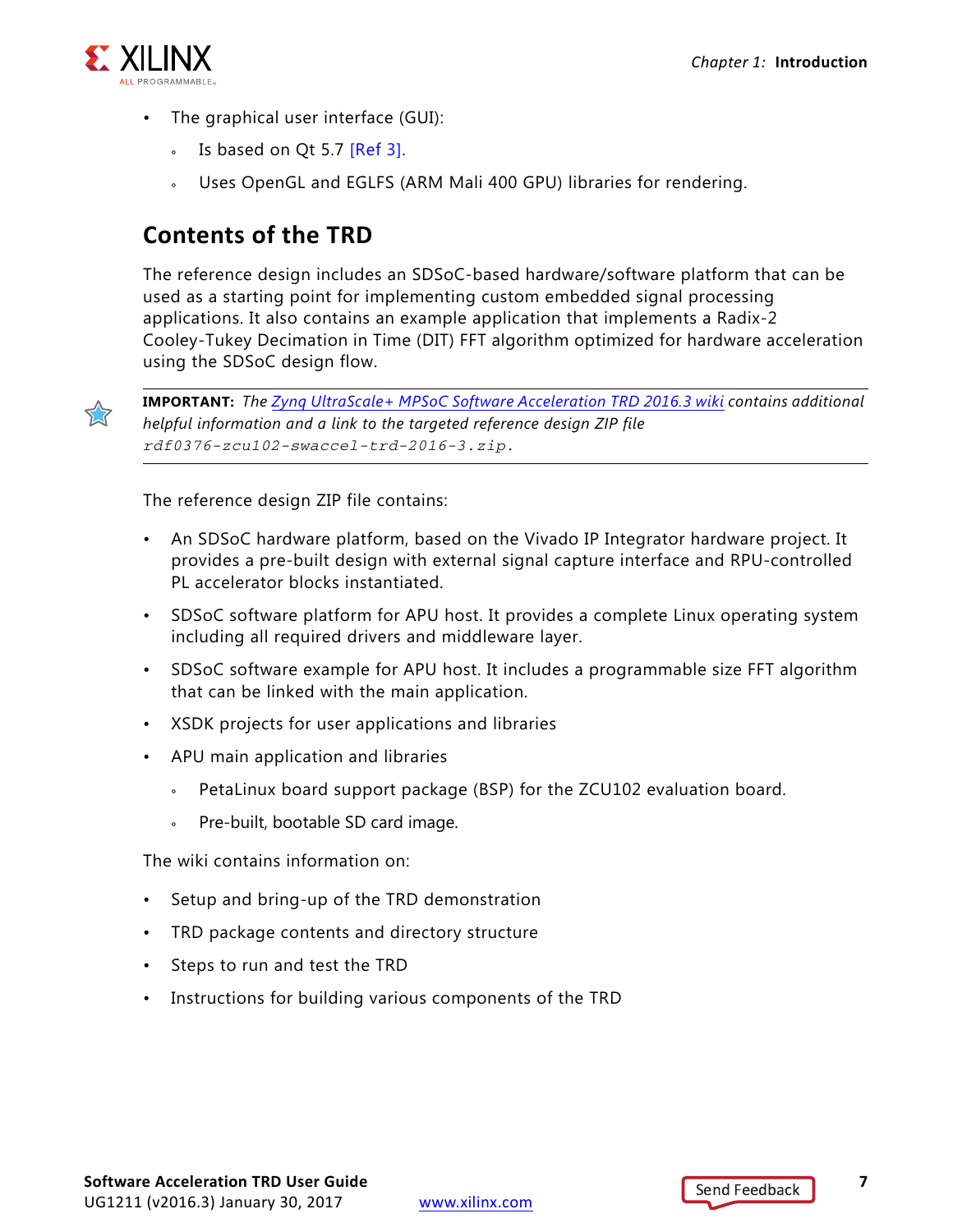

# <span id="page-7-1"></span>**Resource Utilization**

[Table 1-1](#page-7-2) lists the resources used by the ZCU102 Software Acceleration TRD after synthesis and before place and route. Place and route can alter these numbers based on placements and routing paths, so these numbers are to be used as a rough estimate of resource utilization. These numbers might vary based on the version of the design and the tools used to regenerate the design.

| <b>Resource</b>      | <b>Total Available</b> | <b>Usage</b> | Percentage% |
|----------------------|------------------------|--------------|-------------|
| <b>CLB Registers</b> | 548,160                | 105,870      | 19.31       |
| <b>CLB LUT</b>       | 274,080                | 84,600       | 30.86       |
| <b>Block RAM</b>     | 912                    | 496          | 54.38       |
| <b>BUFG_GT</b>       | 168                    |              | 0.60        |
| SYSMONE4             | 1                      |              | 100         |
| <b>IOB</b>           | 328                    | 4            | 1.22        |
| DSP48E2              | 2,520                  | 334          | 13.25       |

#### <span id="page-7-2"></span><span id="page-7-0"></span>*Table 1-1:* **Resource Utilization**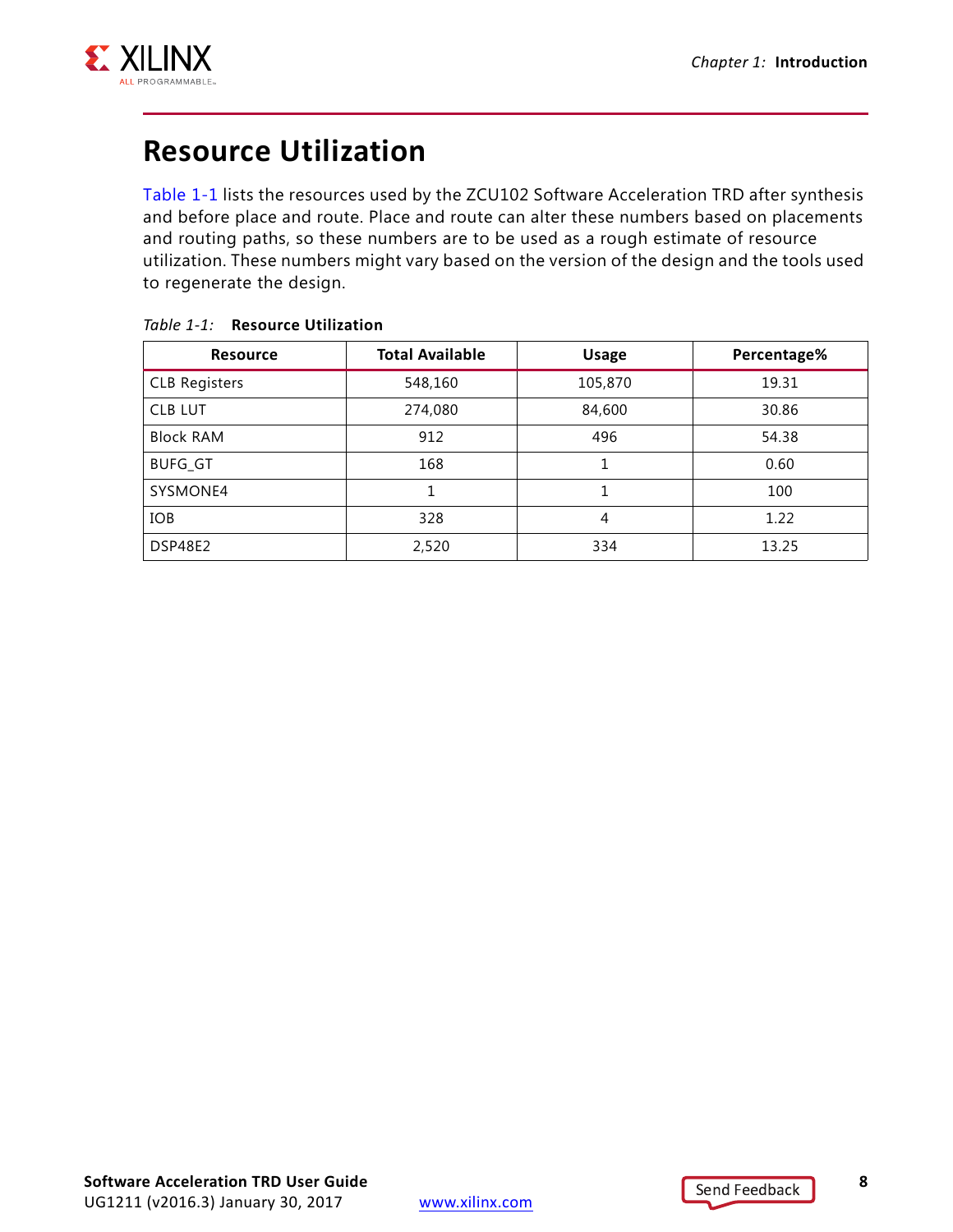

# *Chapter 2*

# <span id="page-8-1"></span>Targeted Reference Design Details

This chapter describes the TRD hardware and software components in detail.

## <span id="page-8-2"></span>**Software**

This section covers the software architecture in detail.

### <span id="page-8-3"></span><span id="page-8-0"></span>**Software Architecture**

The core software components of the design are:

- Symmetric multi-processing (SMP) Linux running on APU
- FreeRTOS running on RPU
- User Interface a Qt based GUI
- Application Library
- Device drivers (for Linux and FreeRTOS)
- OpenAMP framework
- FFT algorithm
- Test pattern generator

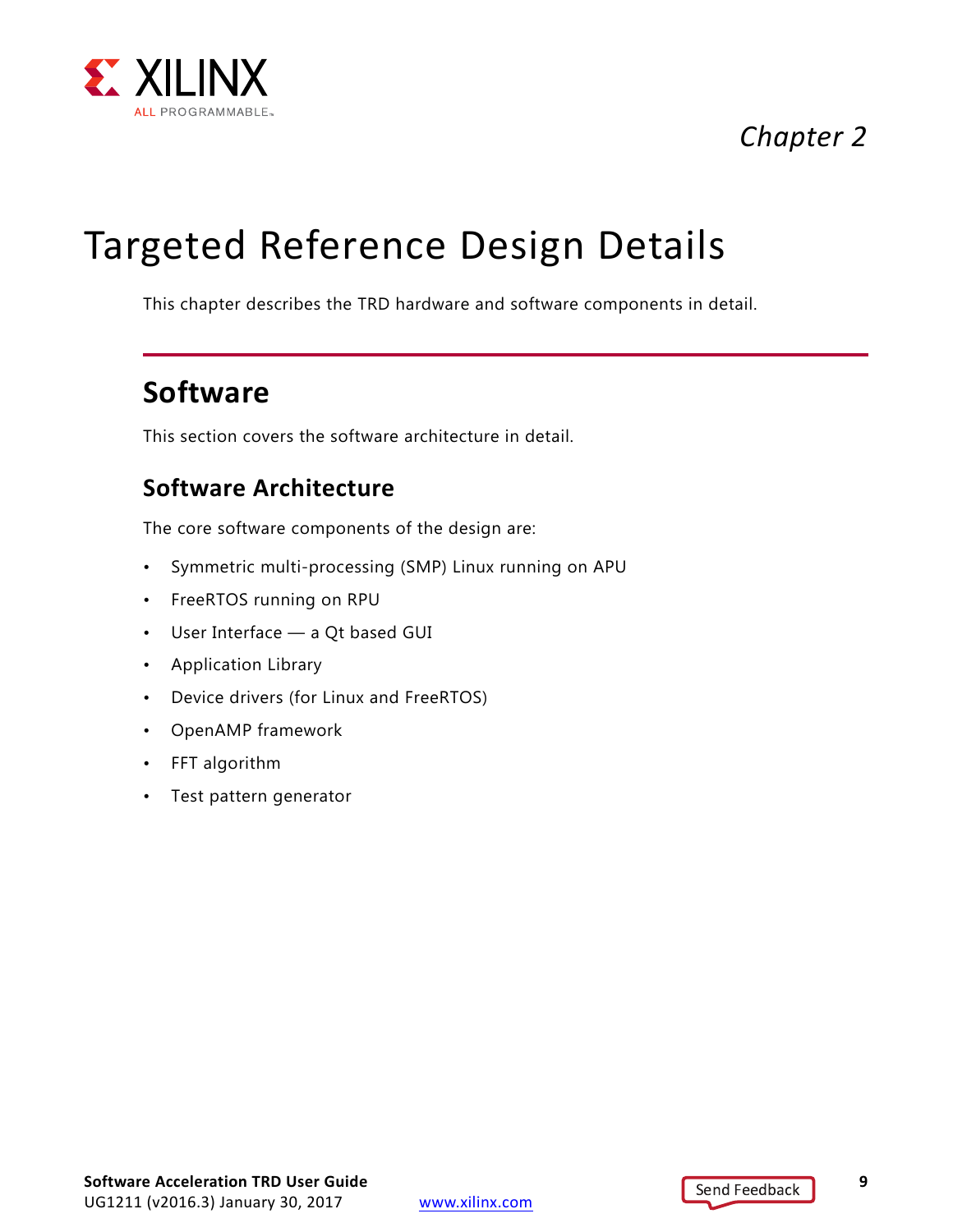

#### <span id="page-9-0"></span>[Figure 2-1](#page-9-1) shows a high level software block diagram.

<span id="page-9-1"></span>

*Figure 2-1:* **High Level Software Block Diagram**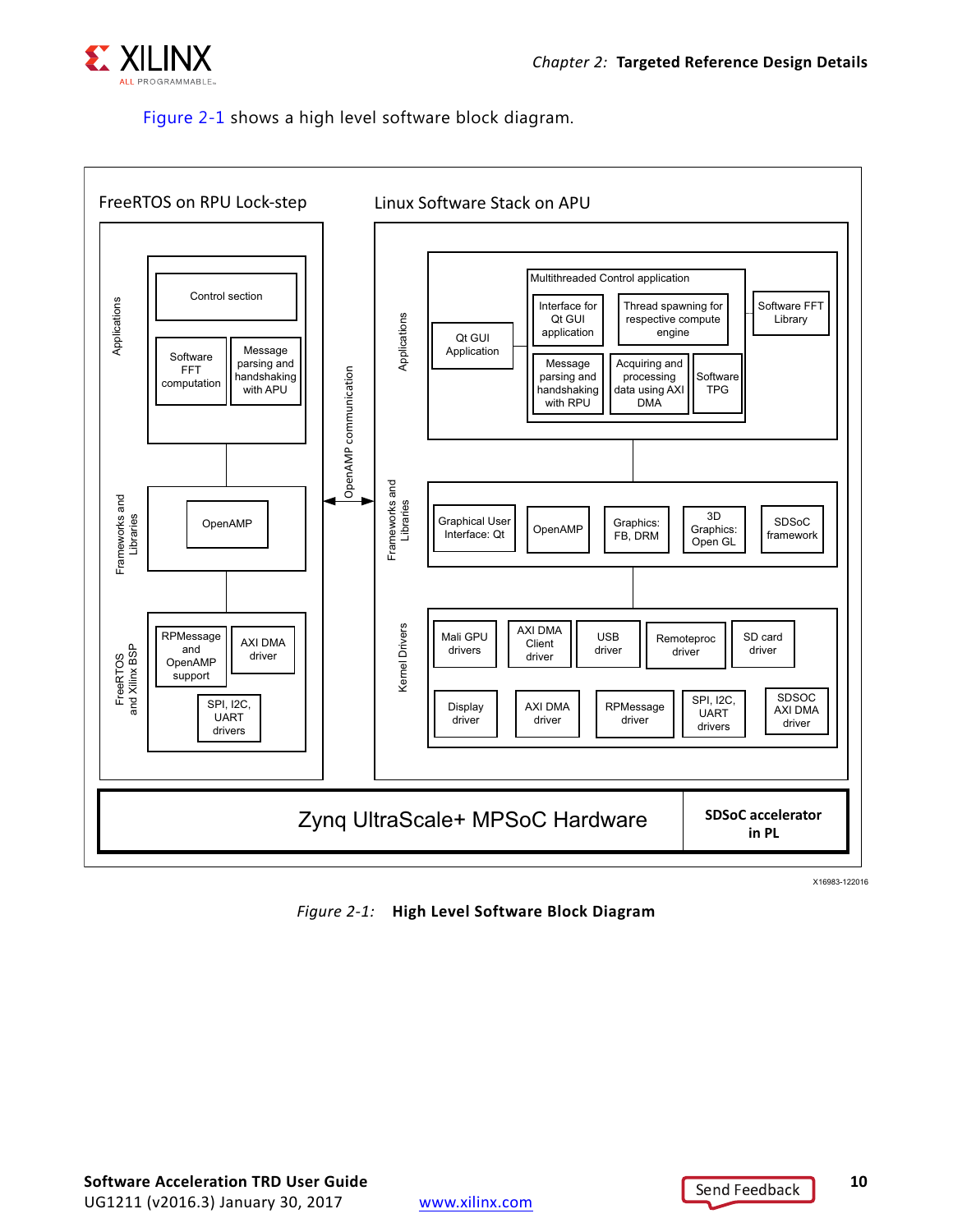

The flows listed in [Table 2-1](#page-10-1) are supported in the TRD.

<span id="page-10-1"></span>*Table 2-1:* **Flows Supported in the TRD**

| <b>Flow</b> | <b>Description</b>                                                            |
|-------------|-------------------------------------------------------------------------------|
| Flow A      | FFT computation in APU running Linux in symmetric multi-processing (SMP) mode |
| Flow B      | FFT computation in APU with NEON as coprocessor                               |
| Flow C      | FFT computation in SDSoC-generated PL accelerator                             |
| Flow D      | FFT computation in RPU                                                        |
| Flow E      | FFT computation in PL controlled by RPU                                       |

**Note:** In all flows described in [Table 2-1](#page-10-1), the data movement of input samples to the relevant FFT compute engine is controlled by software running in the APU.

All the above components are discussed as per the specific design flow.

## <span id="page-10-0"></span>**User Interface—Qt-based GUI**

The GUI for this TRD is based on Qt 5.7, which uses OpenGL libraries and the EGLFS platform framework for rendering a GUI through the graphics processing unit (GPU) to the Display Port.

The Qt application is statically linked to Application Library. Select various configurable parameters through the user interface, and the Application Library configures the flow accordingly.

The Qt GUI provides the following controls:

- Test start/stop control—Control to start and stop the test.
- Input source selection—There are two sources of inputs, internal TPG and external analog input
- FFT size—Supported sizes are:
	- $-4.096$
	- $.16,384$
	- $65,536$
- FFT computation resource—Options supported:
	- ° APU running Linux in SMP mode
	- ° APU and NEON as coprocessor
	- ° APU-controlled PL accelerator
	- ° RPU (data controlled by APU)
	- ° RPU-controlled PL accelerator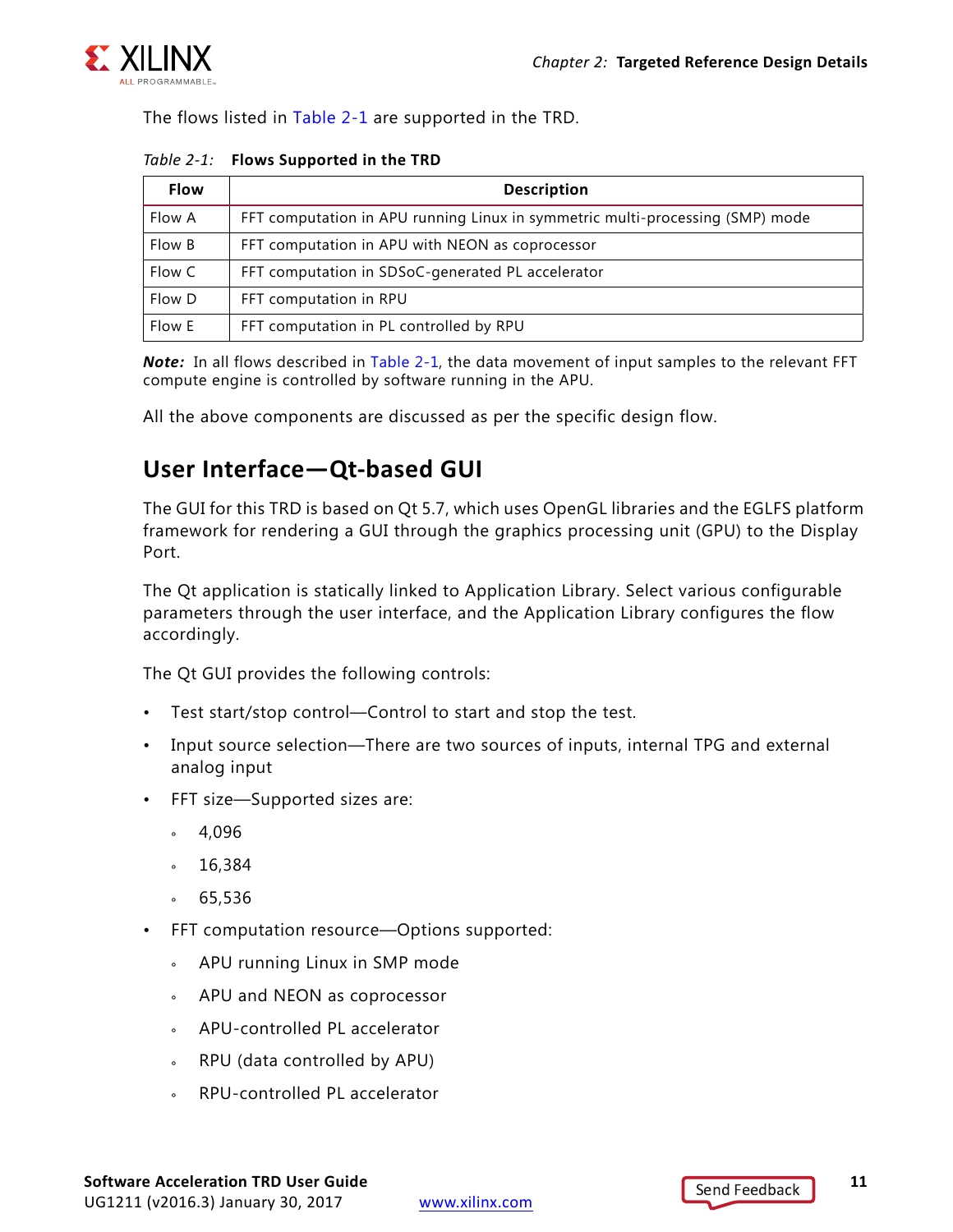

- Windowing type—Options supported:
	- ° Hann
	- ° Hamming
	- ° Blackman
	- ° Blackman-Harris
- Frequency plot voltage scale—Options supported:
	- $\cdot$  0.1V
	- $0.25V$
	- $\cdot$  0.5V
	- $\sim 1V$
- Sampling rate

The following options are supported:

- ° 50 kSPS
- 100 kSPS
- 200 kSPS

The Qt GUI provides the following plots:

- Time domain representation of the input source
- Frequency domain representation of the input after FFT compute
- CPU utilization for the APU (A53 cluster)
- FFT computation time
- Performance plots of PS-PL interfaces used in the design
- PL die temperature display

## **Application Library**

The Application Library is linked statically to the Qt-based GUI. It is responsible for the following:

- Getting control inputs from the GUI
- Moving data from input source to compute engine
- Performing the FFT operation using the compute engine you select
- Providing FFT computation time, PS-PL throughput, and PL die temperature information to the GUI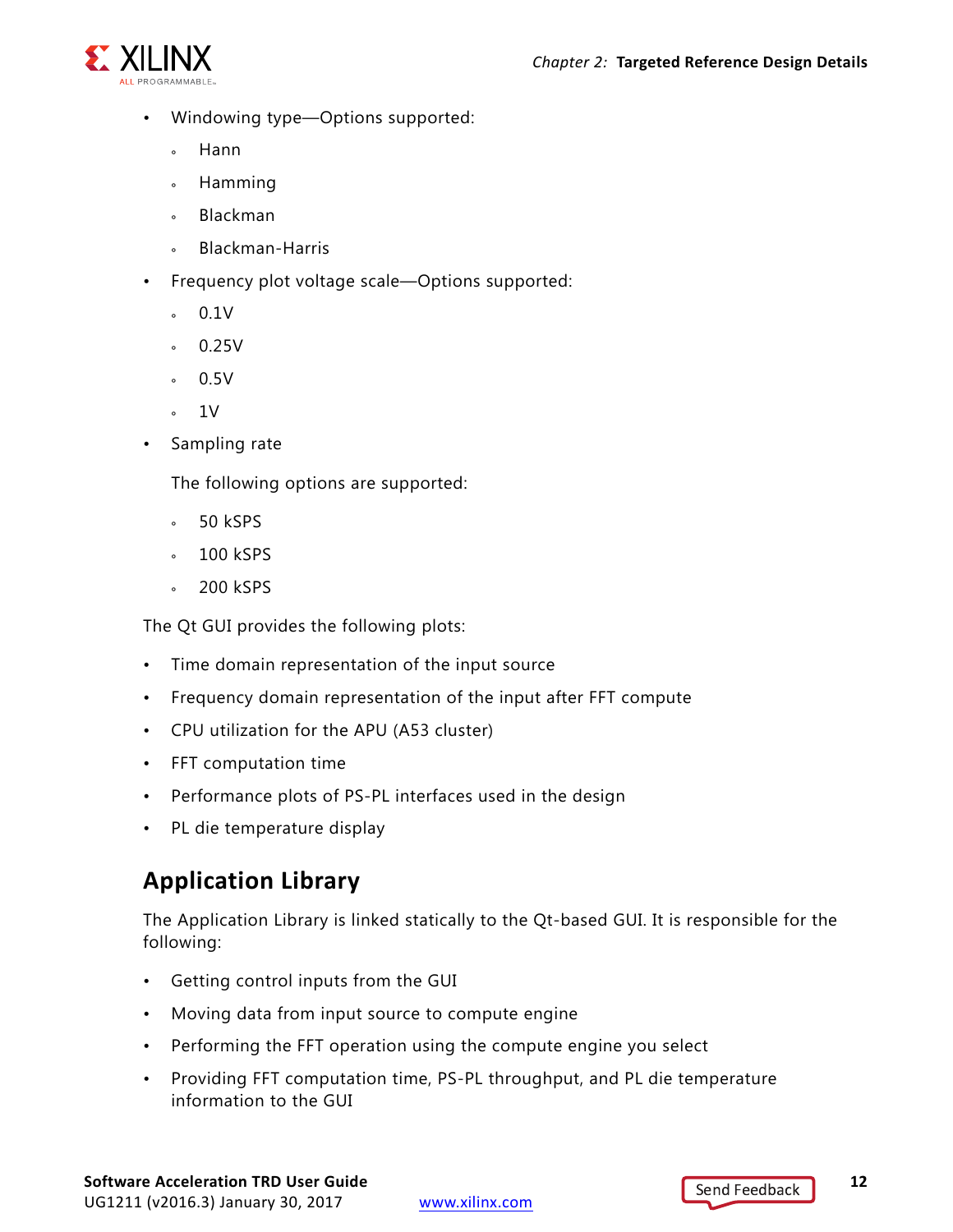

## **Operating Systems**

In this TRD, two operating systems are run:

- APU (Master) Running Linux in SMP mode on A53 cluster
- RPU (Slave) Running FreeRTOS

#### *APU Linux in SMP Mode*

After Linux is booted, it invokes the Qt GUI linked to the Application Library. The Qt GUI and the Application Library perform functions as mentioned above.

The AXI-DMA driver on the APU conforms to the Linux DMA framework. It registers itself as a DMA controller for each instance of AXI-DMA IP according to the information present in the device tree. To enable registration of a DMA client driver with the required channels, proper entries mentioning each instance of the AXI-DMA channel of interest have to be included in the device tree. One such DMA client driver which registers itself with all the required channels of multiple AXI-DMA instances has been developed. The DMA client driver exposes a character driver interface through which user applications can initiate stream to memory-mapped (S2MM) and memory-mapped to stream (MM2S) transfers through write and read calls.

After getting the channel allocated, the client driver can initiate DMA transfers. The client DMA transfer requests to the AXI-DMA driver involved in creating a Scatter Gather (SG) list (a representation of different physical pages of the user space buffer), and submits it for read/write operations. This buffer (SG list) is cache-flushed and invalidated as required before submitting the list to the AXI-DMA driver through the framework-supplied APIs. The user space application can poll for the Completion status of these DMA transfers in an ioctl call.

#### *FreeRTOS on RPU*

After Linux in APU is booted, it loads the RPU firmware through OpenAMP. FreeRTOS-based RPU firmware executes out of tightly coupled memory (TCM) in Lock-step mode.

The AXI-DMA driver developed for FreeRTOS running on RPU works with the flat memory module because there is no memory management unit (MMU) providing address virtualization. The FFT application directly accesses its APIs without requiring another DMA client driver.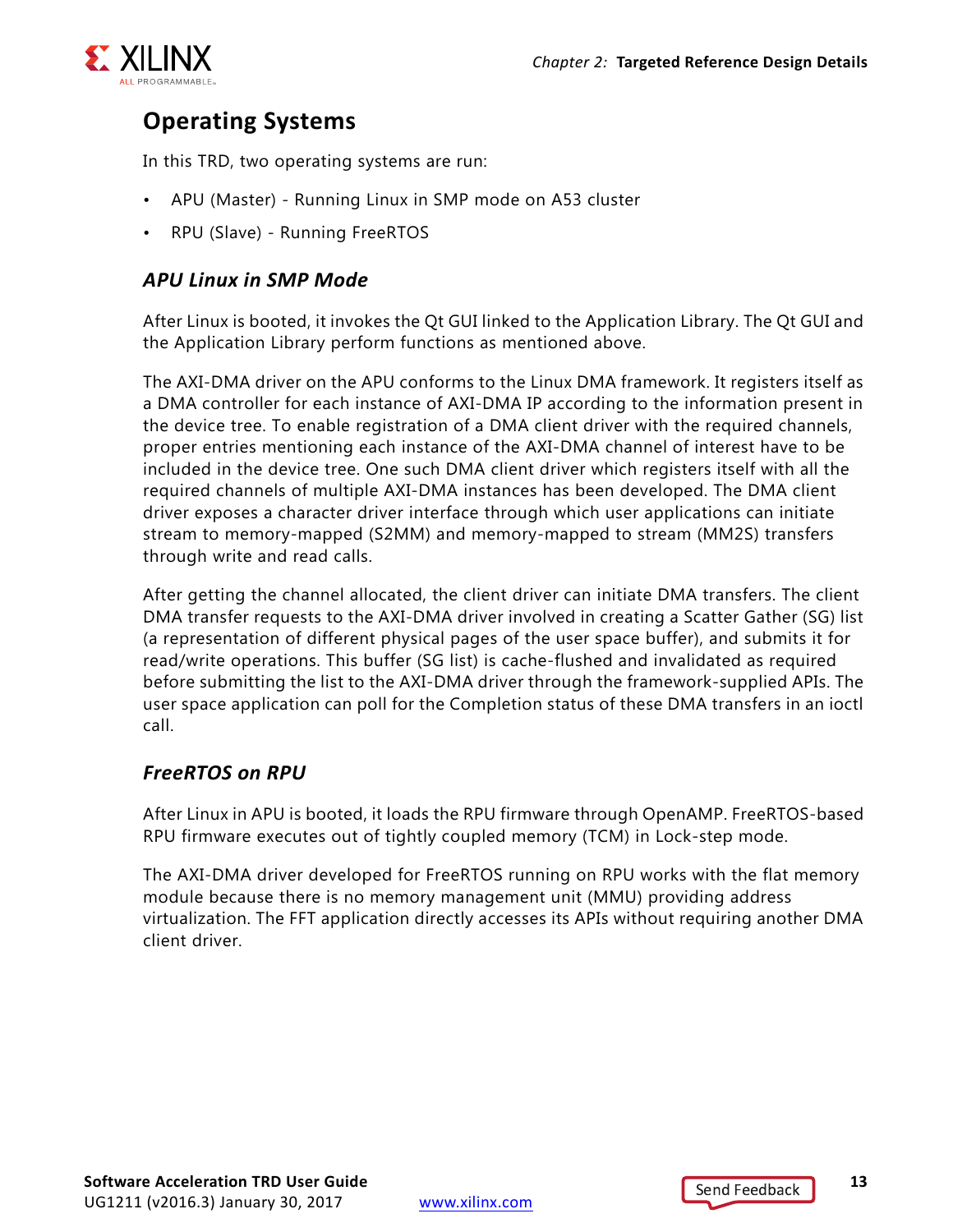

## <span id="page-13-0"></span>**OpenAMP Framework**

OpenAMP framework provides a master-slave communication channel between the Linux operating system on APU and the FreeRTOS operating system on RPU.

OpenAMP communication for this TRD is between the Linux master and the FreeRTOS slave performing the FFT task either by software or by the PL FFT module (controlled by the RPU application). The flow is described in [Appendix A, OpenAMP Communication.](#page-29-2)

The Xilinx OpenAMP solution provides fully functional remoteproc and RPMsg components usable for a Linux master, FreeRTOS remote configuration.

- **Remoteproc:** This is used to control the life cycle management (LCM) of the remote processors from the master processor. The remoteproc API that is provided with OpenAMP is compliant with the infrastructure present in the upstream Linux kernel 3.18 onwards. The remoteproc uses information published through the firmware resource table to allocate system resources and to create virtIO devices.
- **RPMsg**: The RPMsg API allows interprocess communications (IPC) between software running on independent cores in an AMP system. This is also compliant with the RPMsg bus infrastructure present in the upstream Linux kernel, version 3.18 onward.

The remote application is loaded as firmware by Linux after bootup using remoteproc API(s). The remote application for FreeRTOS is developed using the xilopenamp library, and this library can be included using the Xilinx SDK.

The general OpenAMP flow is as follows:

- 1. The Linux master configures the remote processor and creates shared memory.
- 2. The master boots the remote processor.
- 3. The remote processor calls remoteproc resource init(), which creates the virtIO and RPMsg channels and informs the master.
- 4. The master receives this information and invokes the created callback channel.
- 5. The master responds to the remote context, acknowledging the remote processor and application.
- 6. After acknowledgment, the remote processor invokes the RPMsg channel that was registered.
- 7. The RPMsg channel is now established, and both sides can use the RPMsg calls to communicate.

To shut down the remote processor:

• The master application sends an application-specific shutdown message to the remote application.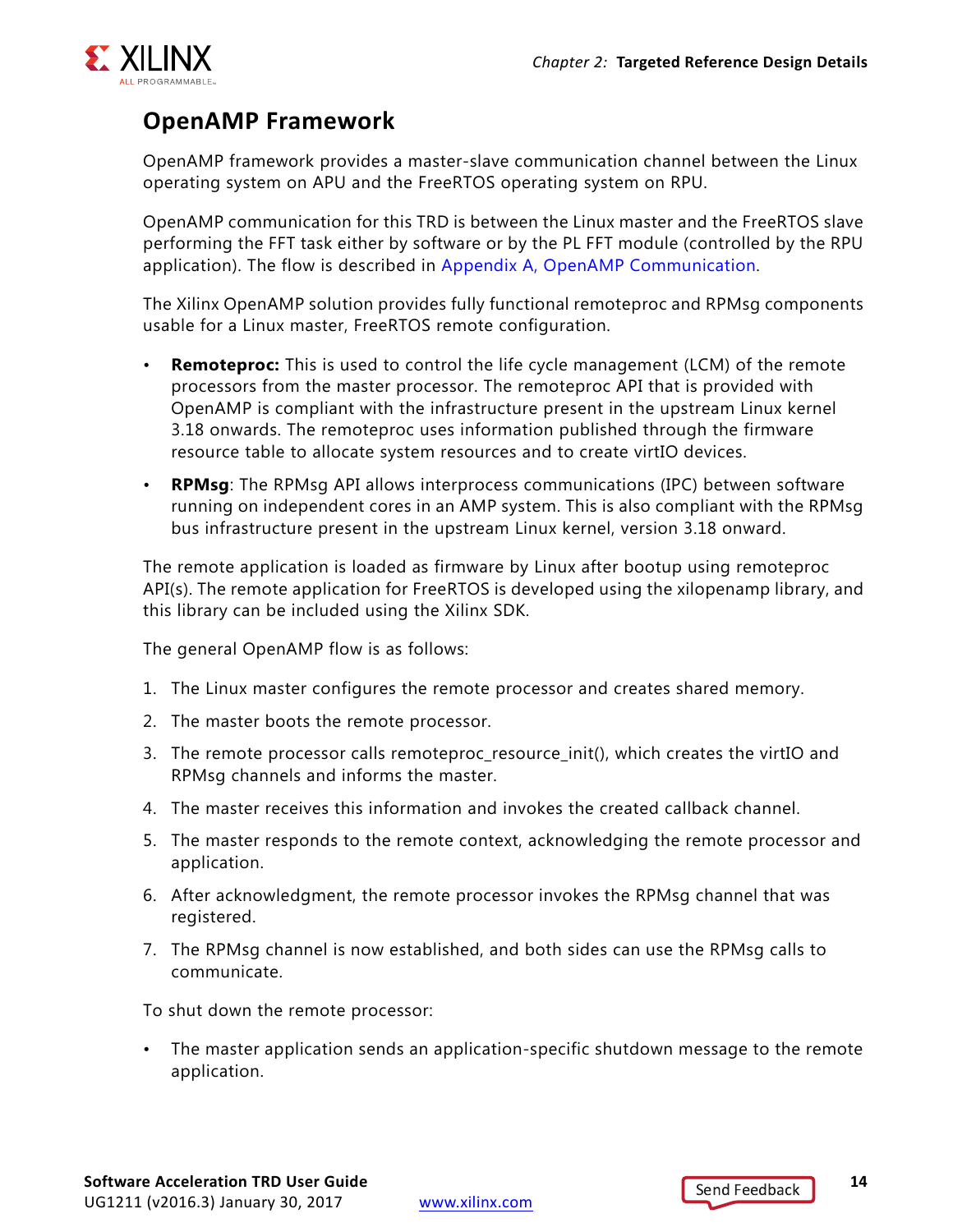

- The remote application cleans up resources on the remote side and sends an acknowledgment to the master.
- The remote application calls the remoteproc\_resource\_deinit() function to free the remoteproc resources on the remote side.
- The master application shuts down the remote processor and frees the remoteproc on the side of the master.
- A typical slave (FreeRTOS) side initial sequence looks like this:
	- Initialize the communication channel by calling remote\_proc\_resource\_init. Provide a resource table and interprocessor interrupt (IPI) information. In this API, the callbacks are registered for channel create, channel delete, and read.
- After this channel is created, it is called by the framework after the channel is established.

### **Shared Memory Usage**

The OpenAMP framework requires shared memory (PS DDR) that is reserved in the device tree. The shared memory is used by RPMsg to pass messages between the processors. The amount of memory is determined by the number of communication buffers multiplied by the buffer size. These are user-configurable, but in this design, 256 buffers of 512 bytes each are reserved in PS DDR and used.

## **Configuring the RPU**

For this TRD, RPU is configured in Lock-step mode, that is, both R5\_0 and R5\_1 cores execute the same instructions in parallel (the option is selected in device tree entry in Linux). A Linux driver loads the RPU firmware using the remoteproc driver.

### **Pointer Passing Mechanism**

Each RPMsg buffer is 512 bytes. This limits the amount of data being passed between the master and slave per message. To avoid this limitation, the application copies the input data buffers from the PS DDR to on-chip memory (OCM). The address in the OCM where buffers are copied to is stored in the PS DDR and that pointer is passed to RPU using RPMsg. This reduces the amount of data to be passed on the RPMsg channel.

### <span id="page-14-0"></span>**Software Test Pattern Generator**

The software test pattern generator (TPG) generates samples corresponding to a frequency or amplitude-modulated waveform. The samples are written into the PS DDR for processing.

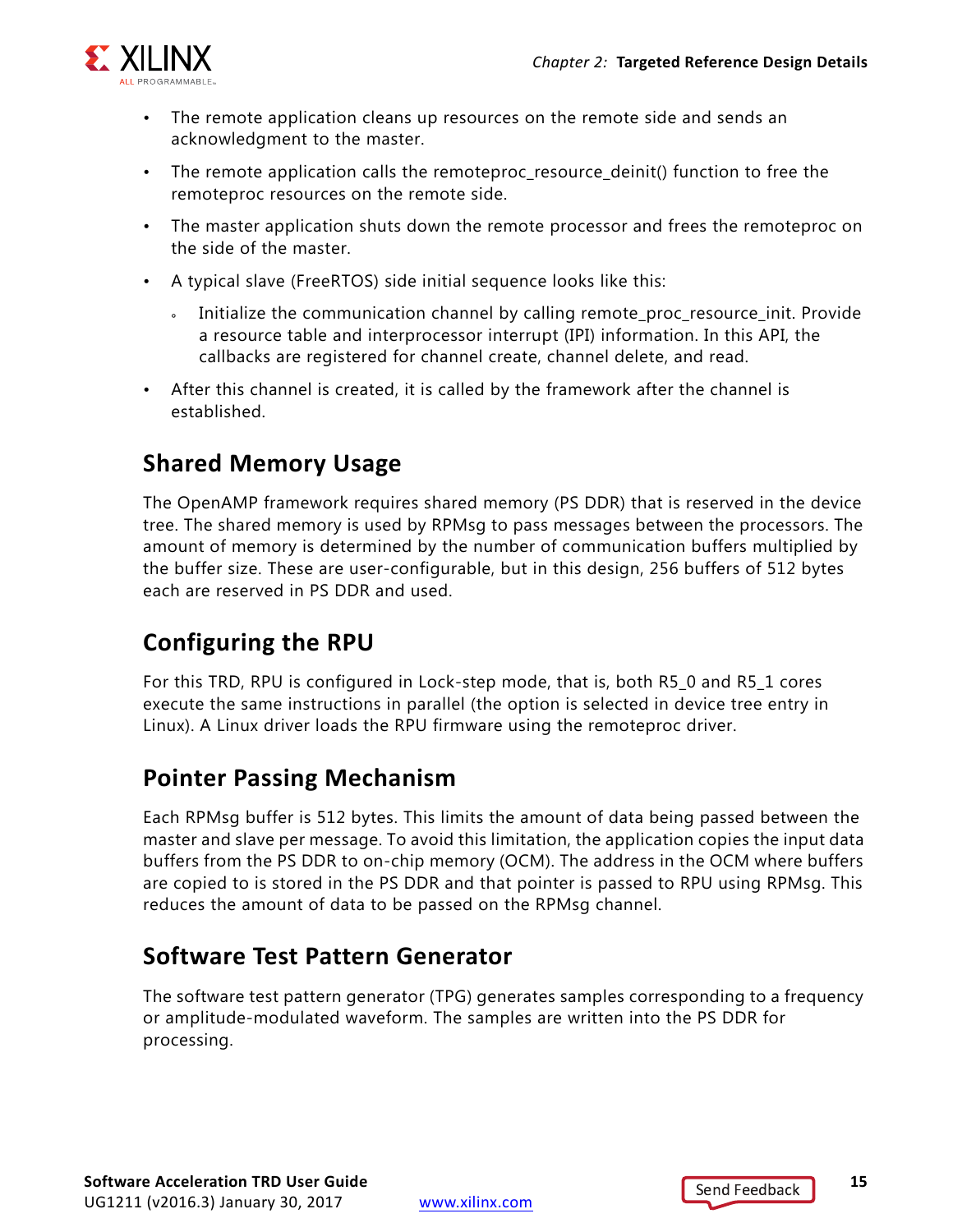

## <span id="page-15-1"></span>**Software Algorithm for FFT**

The ARM NE10 project provides an ARM-optimized FFT computation library (open source code). This code is well tested and can be picked and used by other applications [\[Ref 8\].](#page-31-1)

FFT computation in software can be done by using either of the following NE10 APIs for this TRD:

- ARM mode computation of FFT using ne10\_fft\_c2c\_1d\_float32\_c0 API
- NEON mode computation of FFT using ne10\_fft\_c2c\_1d\_float32\_neon0 API. This uses NEON intrinsic APIs for FFT computation.

*Note:* When FFT is computed in RPU, NEON-specific APIs are not used. Instead, only the ARM mode computation API (ne10\_fft\_c2c\_1d\_float32\_c()) is used.

There is a dynamic memory allocation requirement for this algorithm. The dynamic allocation is on the order of eight times the length of FFT.

The size of each input sample from PL is 4 bytes (real part). Four bytes for the imaginary part is appended to each sample.

- $\cdot$  The size of one complex sample = 8 bytes
- Dynamic memory allocation =
	- ° size\_of\_one \_complex\_sample x FFT length (buffer size)
	- $\cdot$  + 8 bytes x FFT length (twiddle factor)
	- + other bookkeeping structure elements (312 bytes)
- <span id="page-15-0"></span>• For a 4,096 point FFT, see [Equation 2-1.](#page-15-0)

Dynamic memory allocation = 8 x 4,096 + 8 x 4,096 + 312 = 65,848 bytes *Equation 2-1*

This requirement for dynamic allocation limits the max FFT length supported in some flows where the available execution memory is limited.

#### *Memory Requirement*

There are two kinds of memory required for this TRD:

- Memory needed for input and output data buffers of the FFT.
- Memory for the FFT computations if the software algorithm is used

#### *Memory Allocation*

The memory is allocated from DDR, OCM, and TCM per the requirement of the flow:

• DDR memory is allocated using the malloc calls from Linux applications running on the APU.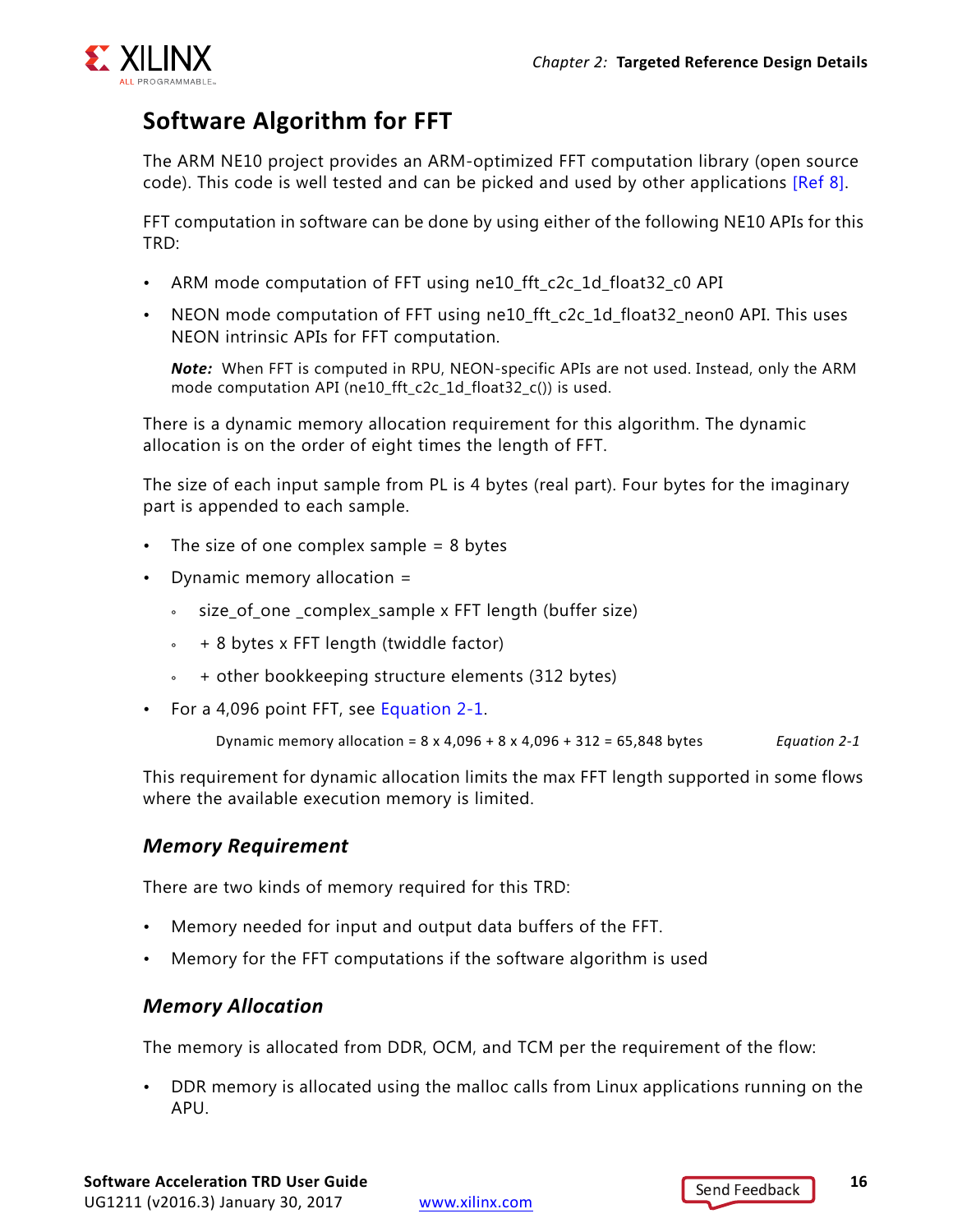

- TCM memory is allocated using the malloc calls from FreeRTOS applications running on the RPU.
- OCM memory is accessed using mmap from the host Linux application running on the APU.

### **FFT Computation Flows**

This section describes software aspects in terms of the operating system, memories, frameworks, libraries, processing engine, and latencies involved in various FFT computation flows described in the beginning of the [Software Architecture](#page-8-3) section.

<span id="page-16-0"></span>[Table 2-2](#page-16-1) describes the various parameters for each flow.

<span id="page-16-1"></span>*Table 2-2:* **Attributes for Each Flow**

| <b>Attribute</b>                                               | <b>Flow A</b>                               | <b>Flow B</b>                               | Flow C                                      | <b>Flow D</b> | <b>Flow E</b>                                             |  |
|----------------------------------------------------------------|---------------------------------------------|---------------------------------------------|---------------------------------------------|---------------|-----------------------------------------------------------|--|
| Application Library and GUI run on                             | Linux SMP on APU                            |                                             |                                             |               |                                                           |  |
| FFT compute engine                                             | APU (SW)                                    | <b>NEON</b><br>(SW)                         | PL<br>(accelerator<br>controlled<br>by APU) | RPU (SW)      | PL (accelerator<br>controlled by<br>RPU)                  |  |
| Memory used by compute engine to<br>read input samples         | <b>DDR</b>                                  | <b>DDR</b>                                  | DDR.                                        | <b>OCM</b>    | <b>OCM</b>                                                |  |
| Memory for FFT algorithm<br>computation                        | <b>DDR</b>                                  | <b>DDR</b>                                  | PL-BRAM                                     | <b>TCM</b>    | PL-BRAM                                                   |  |
| Memory used by compute engine to<br>write output samples       | <b>DDR</b>                                  | <b>DDR</b>                                  | <b>DDR</b>                                  | <b>OCM</b>    | <b>OCM</b>                                                |  |
|                                                                | 4,096                                       | 4,096                                       | 4,096                                       |               |                                                           |  |
| FFT sizes supported                                            | 16,384<br>65,536                            | 16,384<br>65,536                            | 16,384<br>65,536                            | 4,096         | 4,096                                                     |  |
|                                                                |                                             |                                             |                                             |               |                                                           |  |
| Interface between user application<br>and FFT engine           | Statically<br>linked<br>software<br>library | Statically<br>linked<br>software<br>library | AXI-DMA<br>(using Linux<br>driver)          | OpenAMP       | OpenAMP +<br>AXI-DMA (using<br>FreeRTOS driver<br>on RPU) |  |
| Linux Kernel space drivers configure<br>and manage buffers of: |                                             |                                             | SDSoC AXI<br>DMA driver                     |               |                                                           |  |
| Linux user space drivers configure:                            | PL-SysMon and FFT helper                    |                                             |                                             |               |                                                           |  |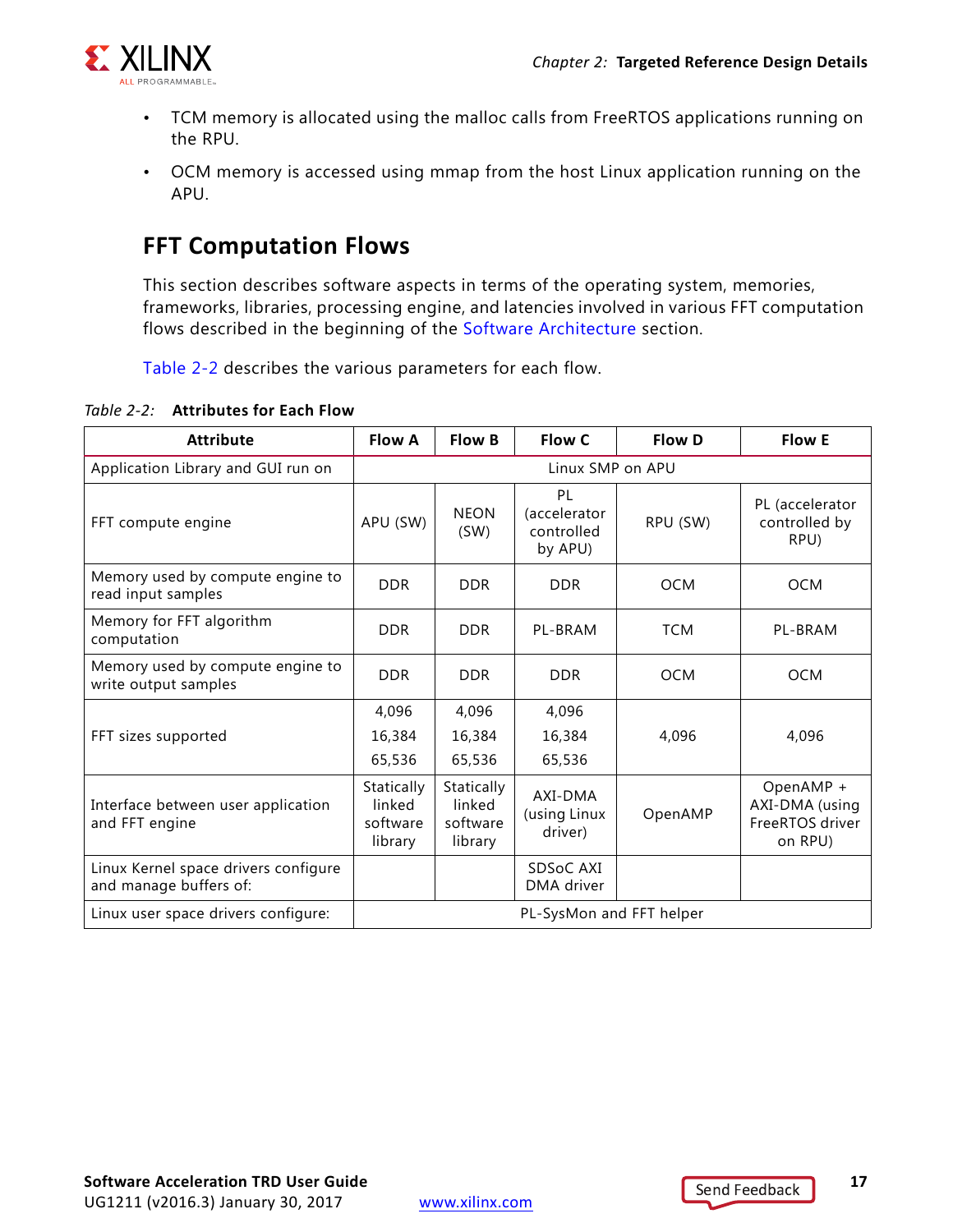

[Figure 2-2](#page-17-0) and [Figure 2-3](#page-18-1) show the block diagram and flow chart of the software architecture for Flow A and B, respectively.

<span id="page-17-0"></span>

*Figure 2-2:* **Block Diagram of the Software Architecture for Flow A and B**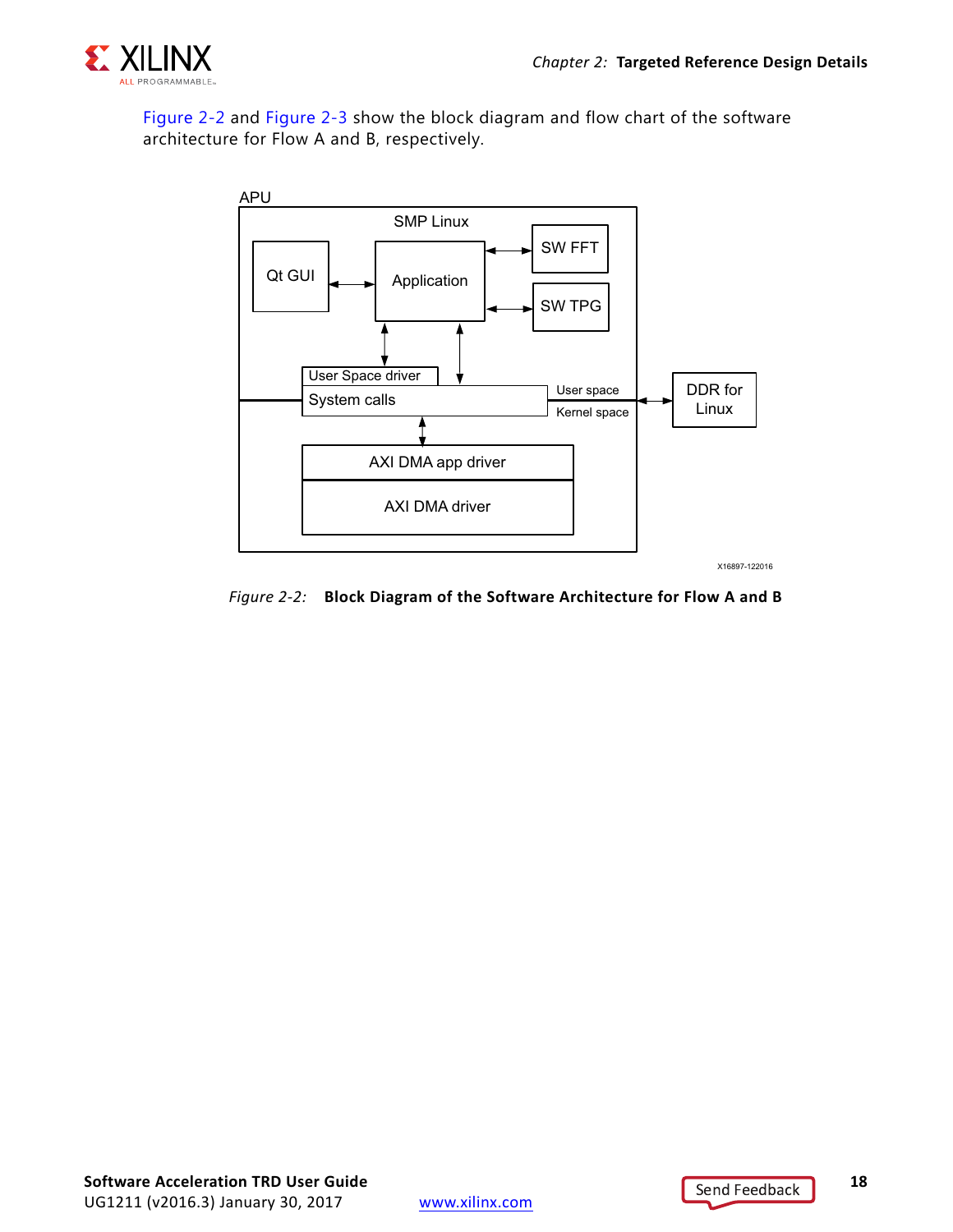

<span id="page-18-1"></span><span id="page-18-0"></span>

#### *Figure 2-3:* **Block Diagram of the Flow Chart of Software Architecture for Flow A and B**

*Note:* The FFT algorithm used in Flows A and B is from the ARM NE10 project [\[Ref 8\].](#page-31-1)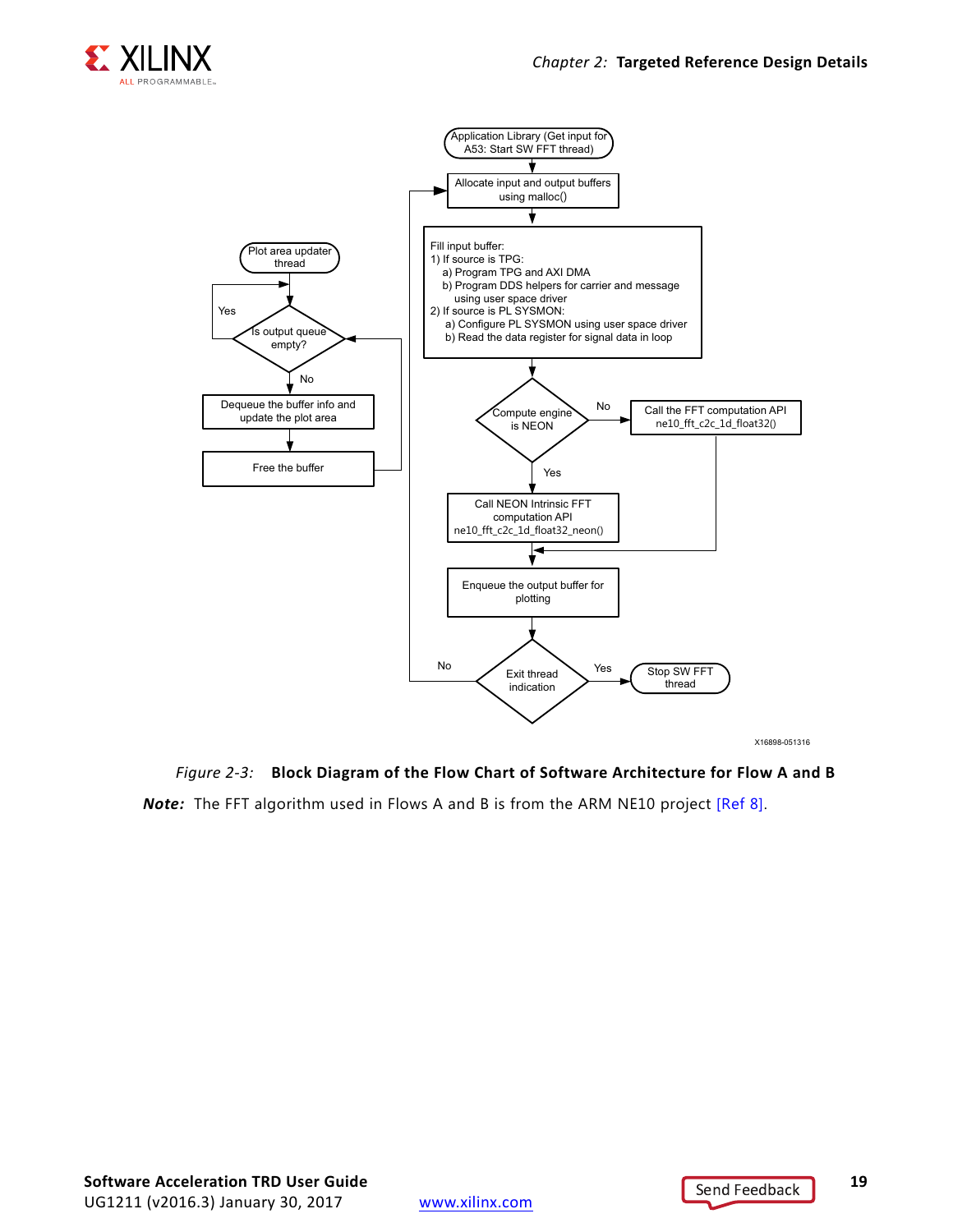

[Figure 2-4](#page-19-1) and [Figure 2-5](#page-20-1) show the block diagram and flow chart of the software architecture for Flow C, respectively.

<span id="page-19-1"></span>*Note:* The FFT algorithm used in Flow C is a custom high-level synthesis (HLS) optimized C code (developed by Xilinx), different from the algorithm used in Flows A and B.

<span id="page-19-0"></span>

*Figure 2-4:* **Block Diagram of the Software Architecture for Flow C**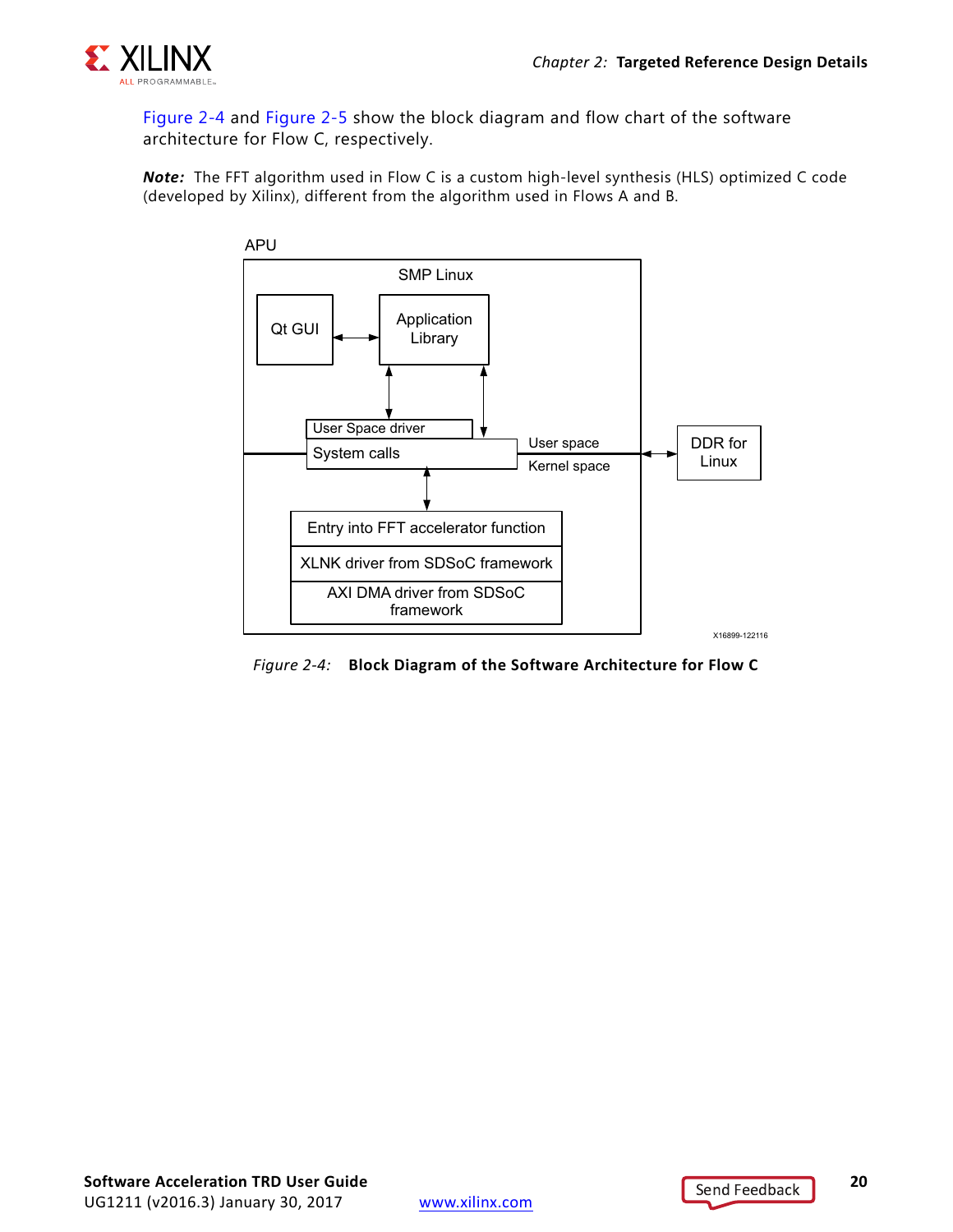

<span id="page-20-1"></span><span id="page-20-0"></span>

X18611-122116

*Figure 2-5:* **Block Diagram of the Flow Chart of Software Architecture for Flow C**

For Flow D, the software FFT algorithm is based on the NE10 project and compiled for ARM R5. Non-NEON implementation of NE10 FFT computation is compiled for R5.

As described in the [Software Algorithm for FFT](#page-15-1) section, the computation algorithm needs a dynamic allocation of the memory, which is of the order of 16 times the FFT size.

As R5 is executing from TCM, which is 256 KB, there cannot be more than 256 KB of memory, out of which 125 KB is needed for self-code. So the maximum dynamic memory that can be allocated is less than 128 KB.

Due to this limitation, the maximum FFT size for this mode is 4 KB.

*Note:* The interface between the Application Library and RPU as FFT Engine is over OpenAMP and covered in [Appendix A, OpenAMP Communication.](#page-29-2)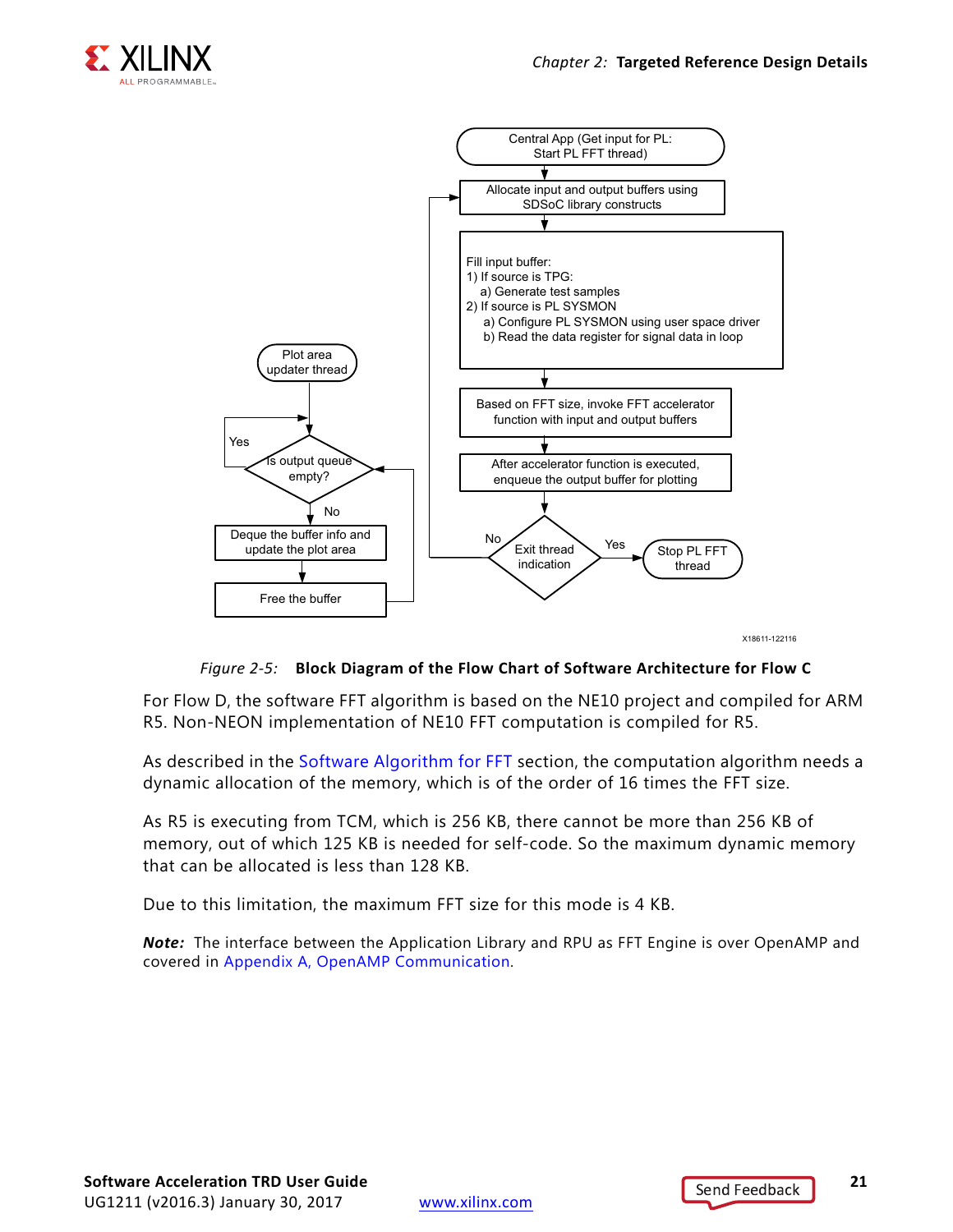

<span id="page-21-0"></span>[Figure 2-6](#page-21-0) and [Figure 2-7](#page-22-1) show the block diagram and flow chart of the software architecture for Flow D and E, respectively.



*Figure 2-6:* **Block Diagram of the Software Architecture for Flow D and E**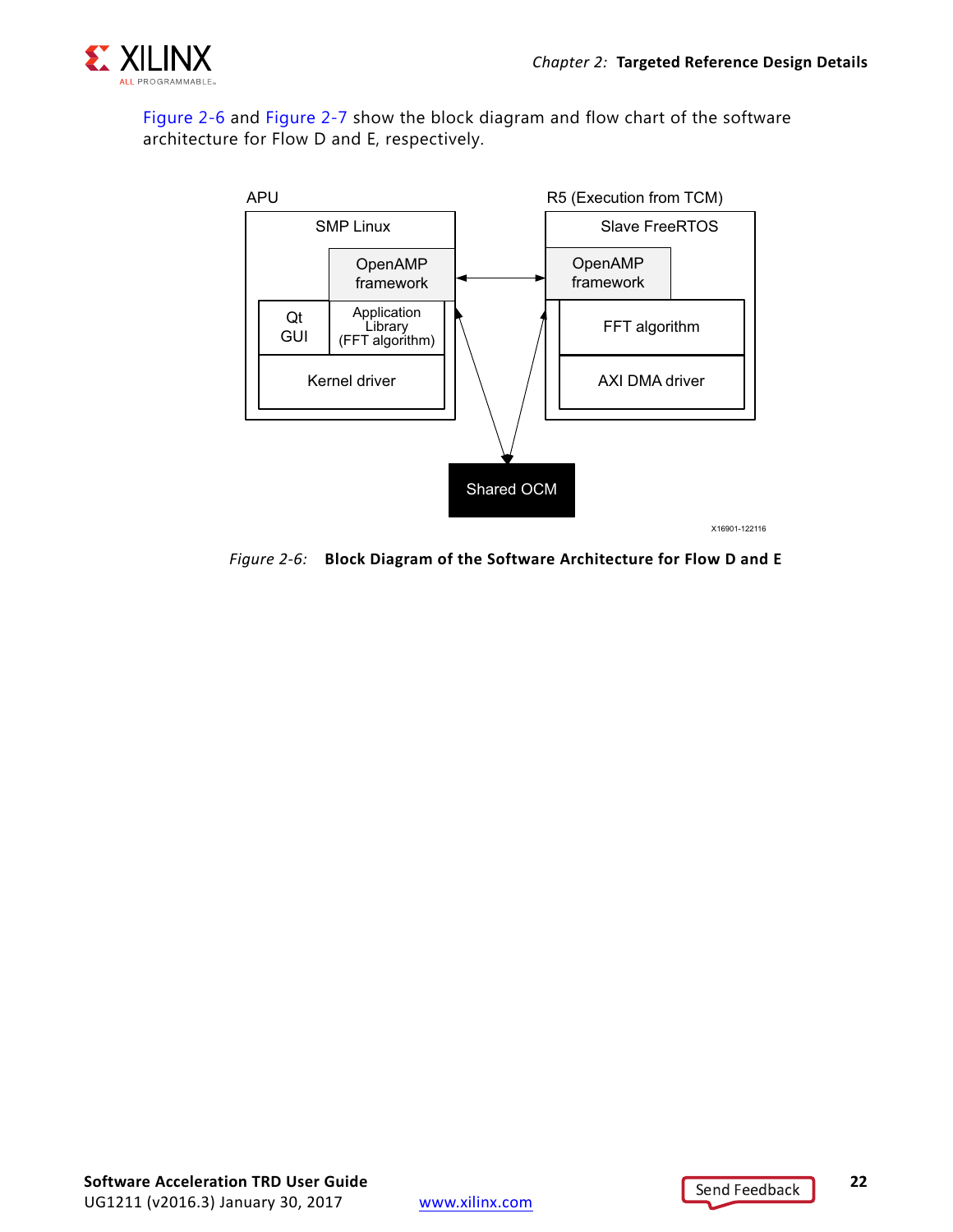

<span id="page-22-1"></span><span id="page-22-0"></span>

X16902-122016

#### *Figure 2-7:* **Block Diagram of the Flow Chart of the Software Architecture for Flow D and E**

#### *All FFT Compute Engines Together*

This is a special mode where one set of input samples is processed on various FFT engines to compare latencies among each of the flows. The computation is done one compute engine after another per the defined flow charts, but not simultaneously. It is maintained and synchronized by the Application Library.

#### **Latency Computation**

Latency is computed in μs using the *gettimeofday* Linux API. Latency or time required for any FFT computational flow is obtained by adding the following:

- Time consumed to fetch input from memory
- Time consumed by the processing engine to compute the FFT.
- Time consumed to load the result to the output buffer in the memory.

*Note:* [Table 2-4](#page-28-2) in the [Conclusion](#page-28-1) presents the latency information for the supported FFT sizes.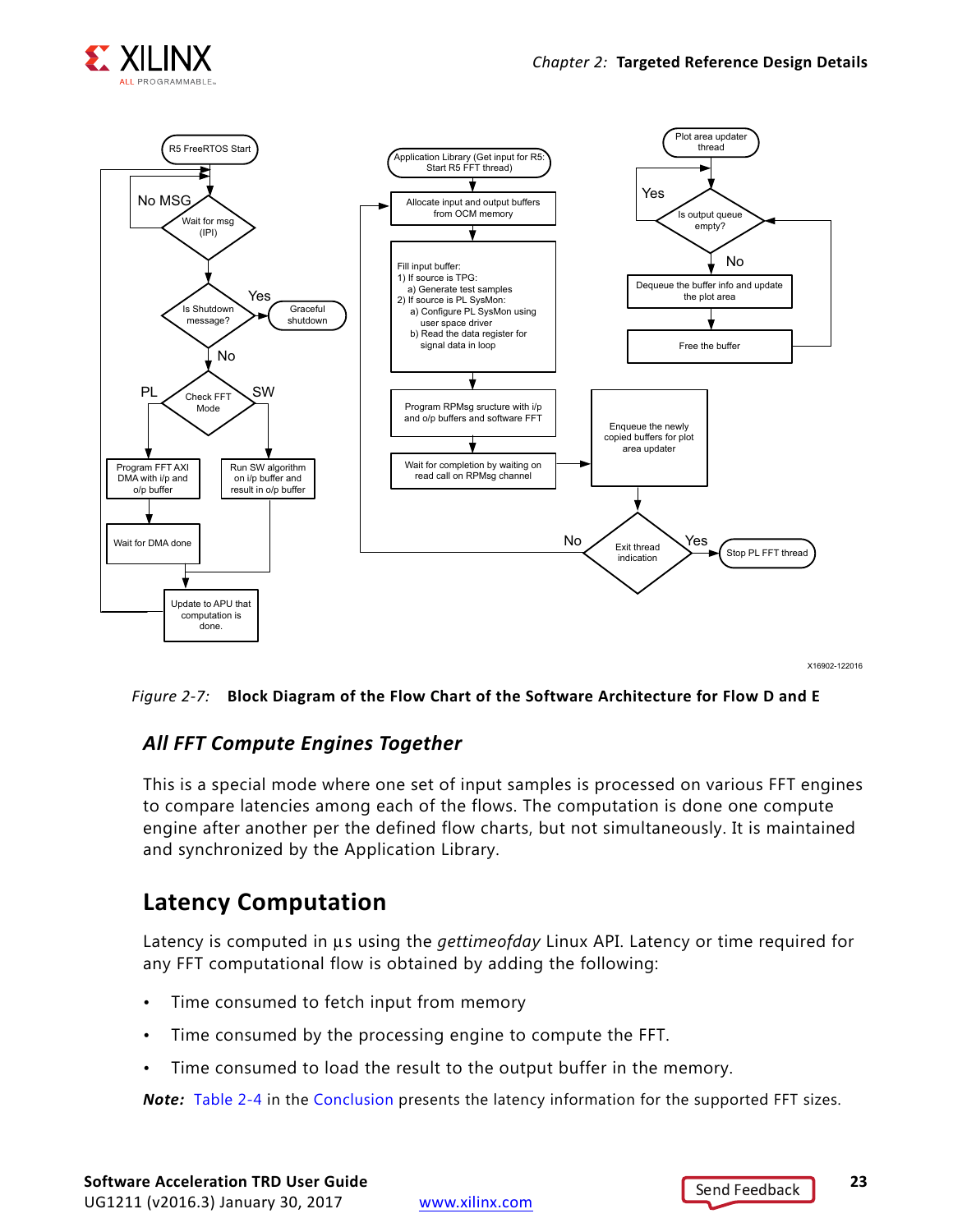

# <span id="page-23-3"></span>**Hardware Platform**

This section describes internal hardware design details of the Software Acceleration TRD.

[Figure 1-1](#page-4-0) shows a block diagram of the design and the hardware components involved in the design. The following sections describe each of these components in detail.

### <span id="page-23-1"></span>**SDSoC Hardware Accelerators**

The FFT computation blocks are entirely generated by the SDSoC tool based on a C-code description. The FFT functions are translated to RTL using the Vivado HLS compiler. The data motion network used to transfer samples to or from memory is inferred automatically by the SDSoC compiler.

The data motion network consists of the AXI DMA engine. The AXI-DMA engines are connected to the S\_AXI\_HP3\_FPD high performance PS-PL interface through an AXI interconnect. For AXI4-Lite control, a dedicated PS-PL interface, M\_AXI\_HPM1\_FPD is used. M\_AXI\_HPM0\_FPD is used by the base platform.

## <span id="page-23-2"></span>**RPU-Controlled FFT Computation Block**

The FFT computation block in PL is connected to the low power domain master (M\_AXI\_HPM0\_LPD) and slave (S\_AXI\_LPD) interfaces, and the data transfers are controlled by the software running in the RPU. The S\_AXI\_LPD port is used for data transfers, and the M\_AXI\_HPM0\_LPD port is used for configuring the AXI slaves (control path).

The FFT computation logic consists of three blocks, namely FFT core, FFT helper, and AXI-DMA. See [Figure 2-8](#page-23-4) for components of the FFT computation block.

<span id="page-23-4"></span><span id="page-23-0"></span>

*Figure 2-8:* **FFT Computation Block**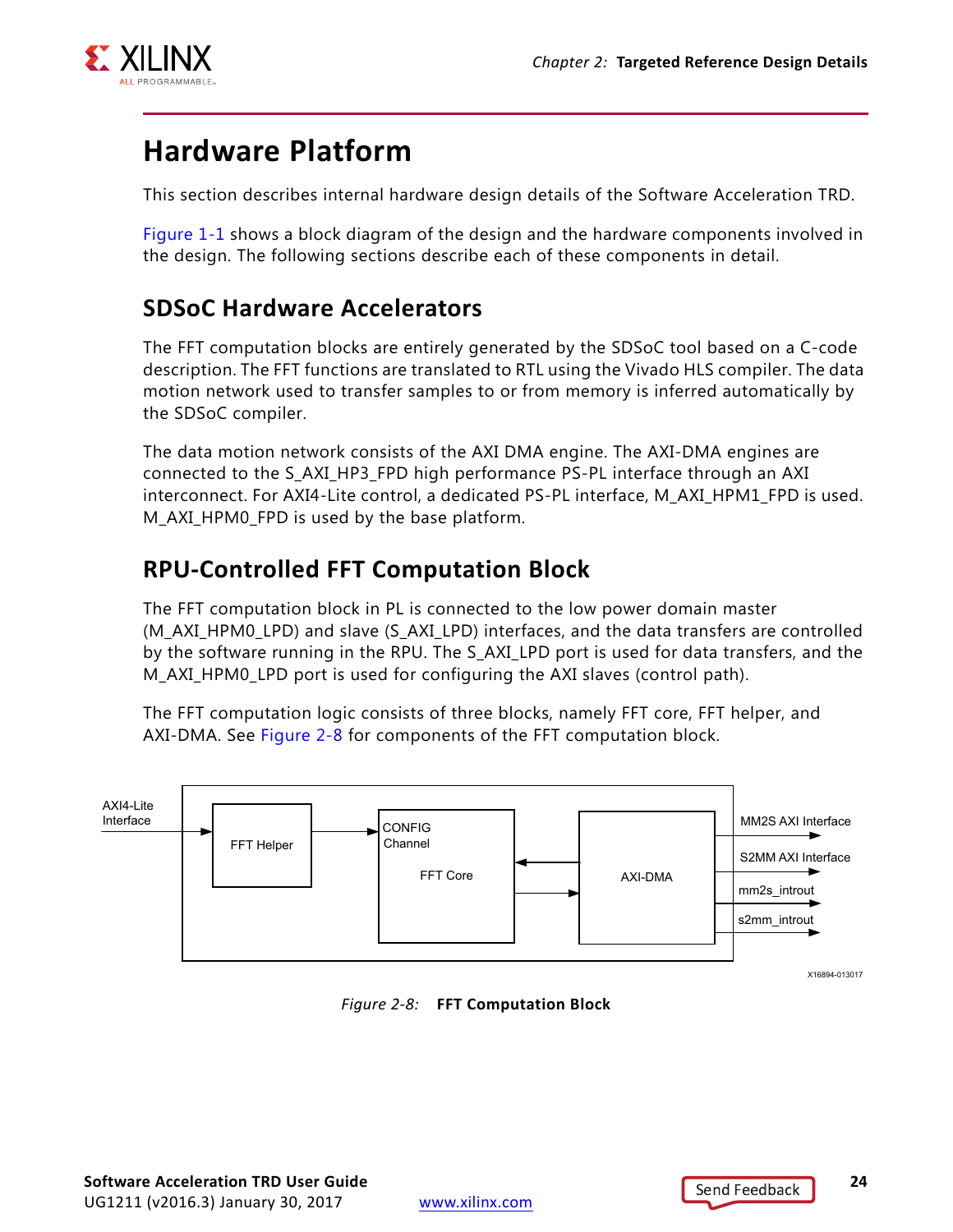

#### *FFT Core*

The FFT core is configured to compute N-point forward Discrete Fourier Transform (DFT), where *N* can be  $2^m$  and  $m = 3$  to 16. The point size *N* of the Fourier transform is run-time configurable.

The FFT core uses on-chip block RAM to store the data samples. The FFT core is used in Pipelined Streaming I/O mode, which allows for continuous data processing. In this mode, each processing engine has its own memory banks to store the input and intermediate data. The core has the ability to simultaneously perform transform calculations on the current frame of data, load input data for the next frame of data, and unload the results of the previous frame.

See *Fast Fourier Transform LogiCORE IP Product Guide* (PG109) [\[Ref 5\]](#page-30-8) for more details on the operation of the FFT module.

#### *FFT Helper*

The CONFIG Channel of the FFT IP core provides an AXI streaming interface. To change the run-time programmable parameters of the core (like FFT point size), the configuration channel needs to be driven as described in *Fast Fourier Transform LogiCORE IP Product Guide* (PG109) [\[Ref 5\]](#page-30-8) depending on the value to be programmed. The FFT helper module translates the control communication from the APU using the AXI4-Lite interface to the configuration channel as required by the FFT core.

#### *AXI-DMA*

The AXI-DMA core is used as a data mover between system memory (PS DDR) and FFT core in the PL fabric. The AXI-DMA IP is configured to run both memory-mapped to stream (MM2S) and stream to memory-mapped (S2MM) channels. The AXI-DMA instance used in the APU-controlled PL accelerator block is configured in Scatter Gather mode and the AXI-DMA instance used in the RPU-controlled PL accelerator block is configured in Simple mode. The software configures the AXI-DMA core with information such as where to fetch the data from memory (MM2S path) and where to write the data back in memory after FFT computation (S2MM path). The AXI-DMA core fetches the data samples from memory and presents them on the streaming interface. The FFT core loads these data samples into its memory, computes the FFT, and presents the result of the FFT algorithm on the output streaming interface. The AXI-DMA writes the data samples back to system memory in the S2MM direction.

*Note:* The FFT core takes only complex input and gives out complex output. The data sourced by the TPG is always real. Software appends an imaginary part (32 bits tied to 0) to the data received from the TPG and makes it a 64-bit complex sample. The samples fed to the FFT core have an imaginary part of zeros.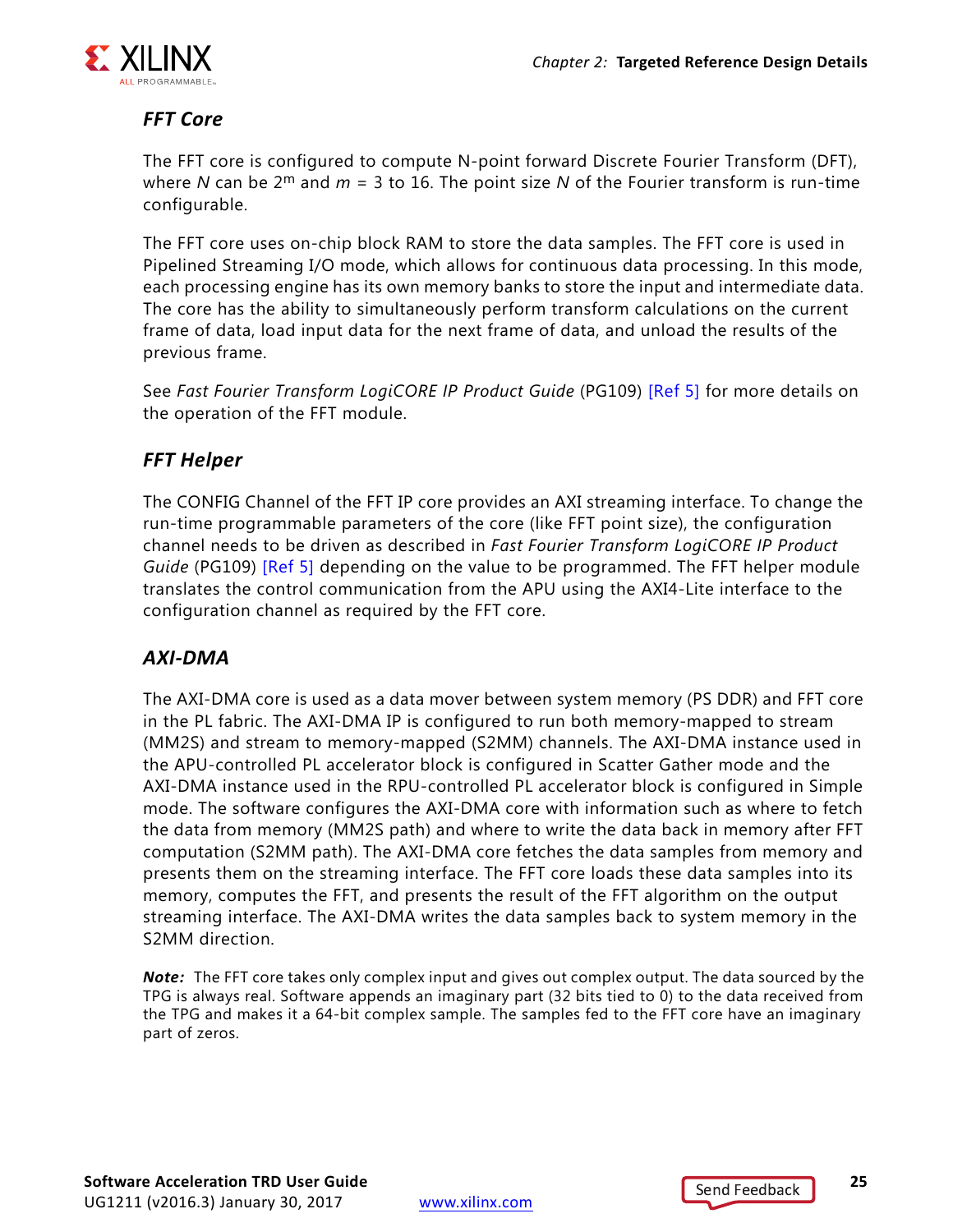

## **External Data Acquisition Block**

The external data acquisition block is configured by a System Management wizard that instantiates the System Monitor block. The System Monitor is a 10-bit 200 kSPS analog-to-digital converter (ADC) and has on-chip sensors for sensing die temperature and power supply voltages. The SysMon block can take up to 17 external analog inputs (1 dedicated and 16 auxiliary analog inputs). In this design, only one external analog input is used, and that is connected to dedicated differential analog input (VP/VN) of the ADC. The ADC conversion data is stored in dedicated status registers. The System Monitor block provides AXI4-Lite and dynamic reconfiguration port (DRP) interfaces through which the internal control and status registers can be accessed. The digital samples after ADC conversion are read by the software running in the APU.

*Note:* The ADC always produces a 16-bit conversion result, and the full 16-bit result is stored in the 16-bit status registers. The 10-bit transfer functions correspond to the 10 most significant bits (MSBs)—or left-most bits—in the 16-bit status registers.

In the TRD, SysMon is used in unipolar mode with continuous sampling.

The sampling rate can be changed by writing into the control registers of the core using the AXI4-Lite interface. The maximum frequency of the input analog signal that the PL-SysMon block can sample varies according to the sampling rate of the PL-SysMon.

See *System Management Wizard LogiCORE IP Product Guide* (PG185) [\[Ref 6\]](#page-30-9) for more details on the System Management wizard and *UltraScale Architecture System Monitor* (UG580) [\[Ref 7\]](#page-31-2) for a detailed description of the UltraScale SysMon block.

The PL-SysMon is accessed by the software running on the APU over the AXI4-Lite interface. The PS reads the samples from the SysMon after every end of conversion by polling the end of conversion (EOC) bit in the status register.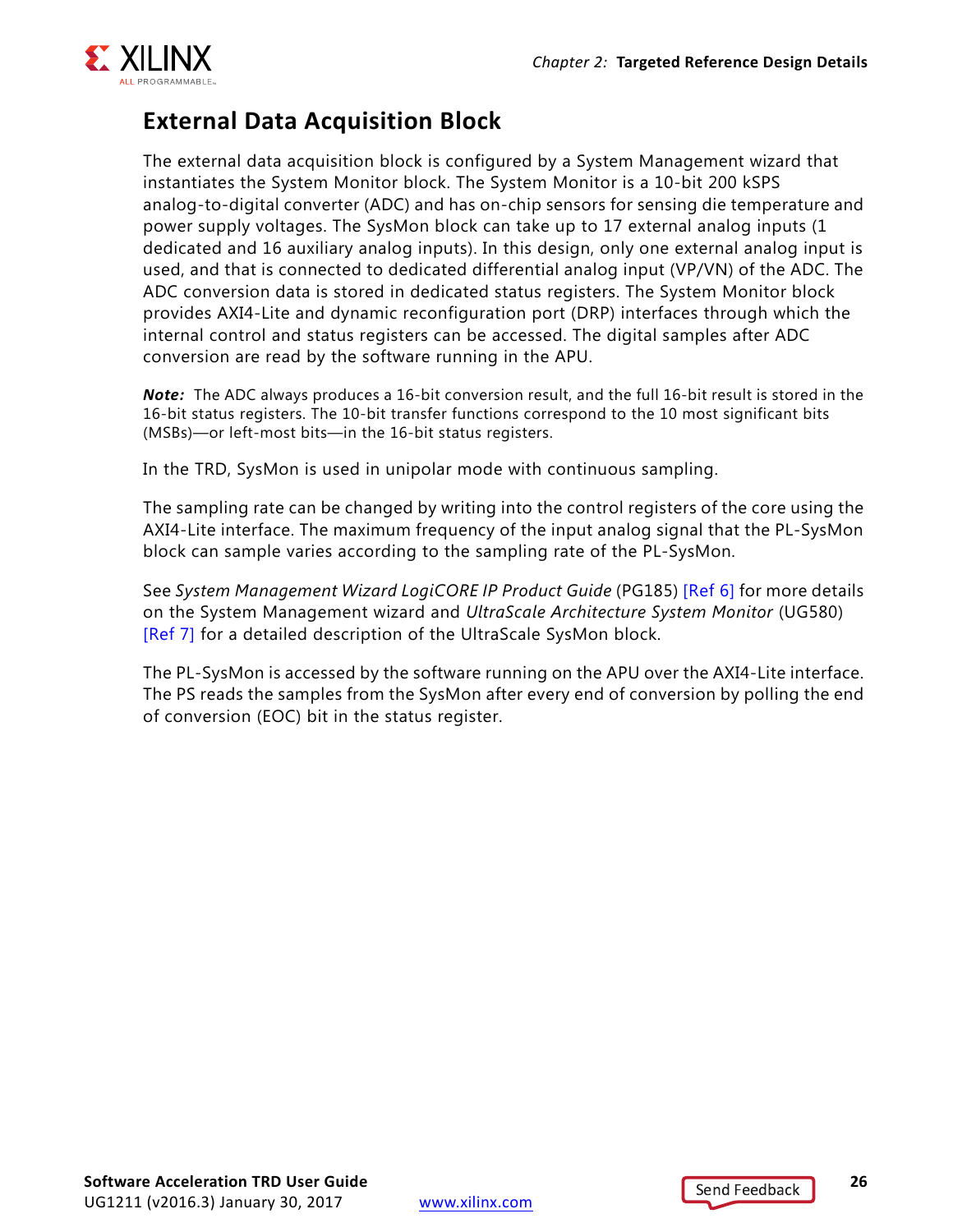

## <span id="page-26-1"></span>**Clocking**

<span id="page-26-3"></span>The clocking scheme used in the design is shown in [Figure 2-9](#page-26-3). The clocks pl\_clk0 (250 MHz) and pl\_clk1 (100 MHz) from PS are used in the design.

<span id="page-26-0"></span>

*Figure 2-9:* **Clocking Mechanism Used in the Design**

#### <span id="page-26-2"></span>**Resets**

The extended multiplexed input/output (EMIO) general purpose input/output (GPIO) ports (pl\_resetn0 and pl\_resetn1) of the PS is used as resets for the PL. The reset pl\_resetn0 is synchronized (by using Processor System Reset IP) with respect to the 250 MHz clock and 100 MHz clock domains as shown in [Figure 2-10.](#page-27-3) The S2MM and MM2S channels of the AXI-DMA core can be issued a soft reset (by writing into the AXI-DMA channel control register), in which case the blocks connected to it also get reset.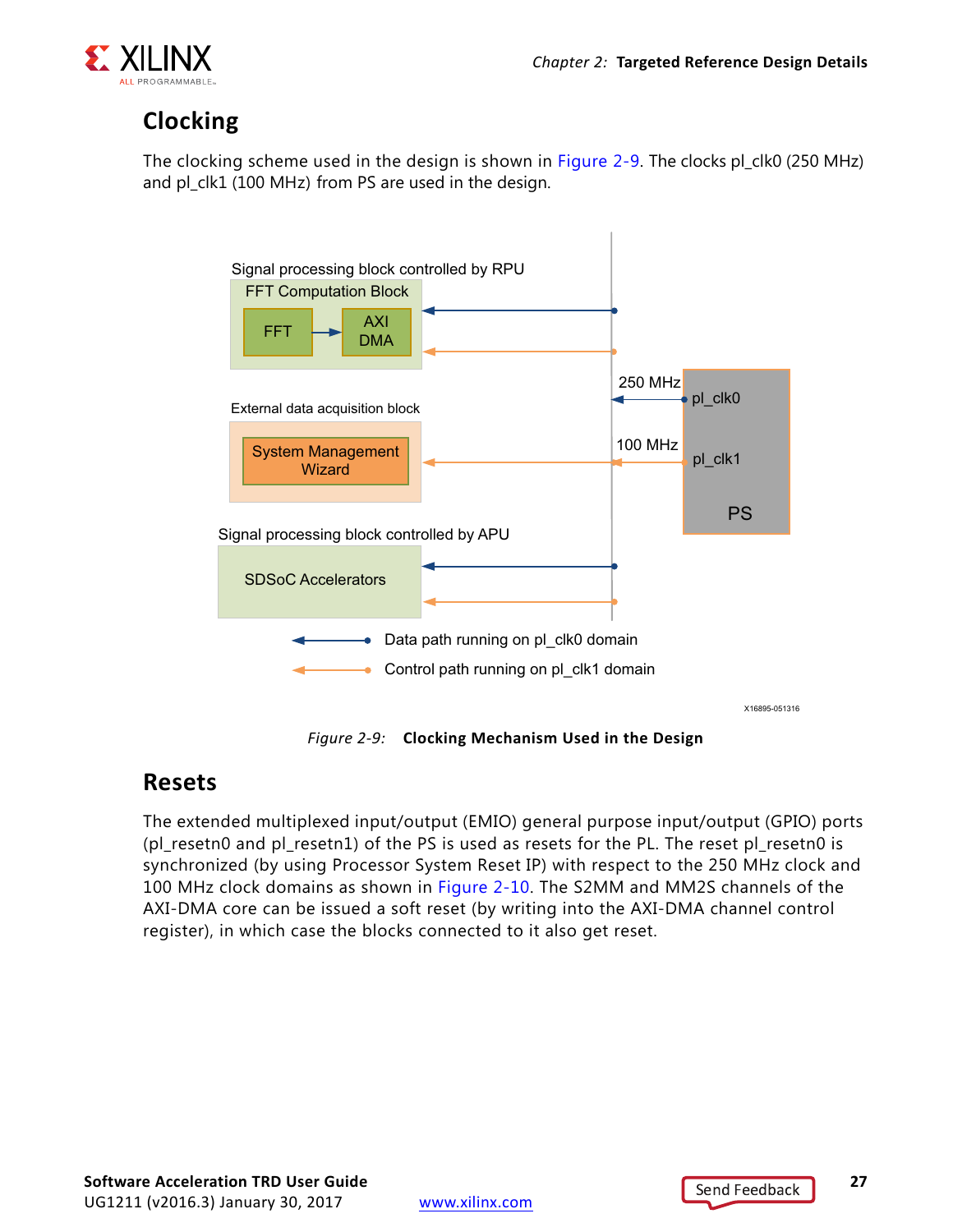

## <span id="page-27-1"></span>**Interrupts**

There are multiple sources of interrupts in the programmable logic (see [Table 2-3\)](#page-27-4). All the interrupts are concatenated and connected to the PL\_PS\_IRQ0 (PL to PS interrupts) interface of the PS.

<span id="page-27-4"></span><span id="page-27-2"></span>

| Table 2-3: Interrupt Sources and Their IRQ IDs |  |
|------------------------------------------------|--|
|                                                |  |

| Source                                                              | <b>IRQ ID</b> |
|---------------------------------------------------------------------|---------------|
| MM2S channel interrupt of RPU-controlled PL accelerator             | 90            |
| S2MM channel interrupt of RPU-controlled PL accelerator             | 91            |
| MM2S channel interrupt of APU-controlled SDSoC hardware accelerator | 93            |
| MM2S channel interrupt of APU-controlled SDSoC hardware accelerator | 94            |

<span id="page-27-3"></span><span id="page-27-0"></span>

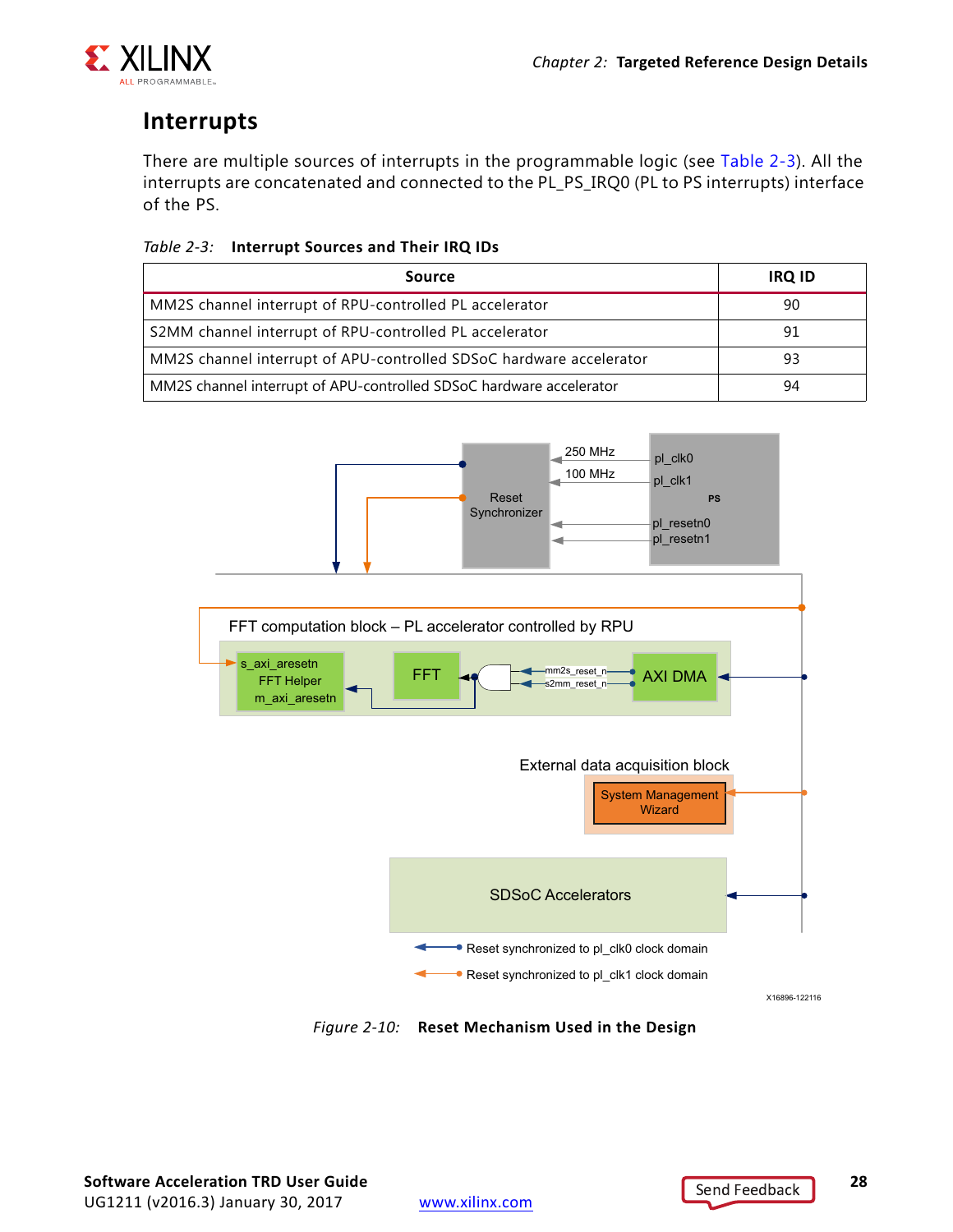

## <span id="page-28-1"></span>**Conclusion**

The APU-controlled PL accelerators offer 4X, 6X, and 9X performance acceleration compared to the APU for 4,096, 16,384, and 65,536 point FFT sizes, respectively. The RPU-controlled PL accelerator offers 2X performance for 4K point FFT when compared to the APU. The performance difference between APU- and RPU-controlled accelerators is due to the OpenAMP overheads. The TRD shows the advantage of having a PL tightly coupled to PS, which allows computation-intensive tasks to be offloaded, resulting in software acceleration.

[Table 2-4](#page-28-2) compares computation times for various engines.

<span id="page-28-2"></span><span id="page-28-0"></span>

| Table 2-4: Average Computation Time Taken by Various Engines for Supported FFT Sizes |  |  |
|--------------------------------------------------------------------------------------|--|--|
|                                                                                      |  |  |

| FFT Computation Engine vs. FFT Size    | $4,096$ (in $\mu s$ ) | $16,384$ (in $\mu s$ ) | 65,536 (in $\mu$ s) |
|----------------------------------------|-----------------------|------------------------|---------------------|
| 1. APU                                 | 497                   | 2,850                  | 18,000              |
| 2. NEON                                | 375                   | 2,630                  | 15,000              |
| 3. APU-controlled SDSoC PL accelerator | 108                   | 410                    | 1,720               |
| 4. RPU as coprocessor                  | $1,455^{(1)}$         | $N/A^{(2)}$            | N/A <sup>(2)</sup>  |
| 5. RPU-controlled PL accelerator       | 136(1)                | N/A <sup>(2)</sup>     | N/A <sup>(2)</sup>  |

#### **Notes:**

<span id="page-28-3"></span>1. RPU is running at 500 MHz and APU is running at 1.1G. OpenAMP communication latency is also included, which is approximately 100 μs.

<span id="page-28-4"></span>2. For compute engines 4 and 5, only 4,096 point FFT is supported by the design and hence compute numbers for 16,384 and 65,536 point FFTs are not applicable (N/A).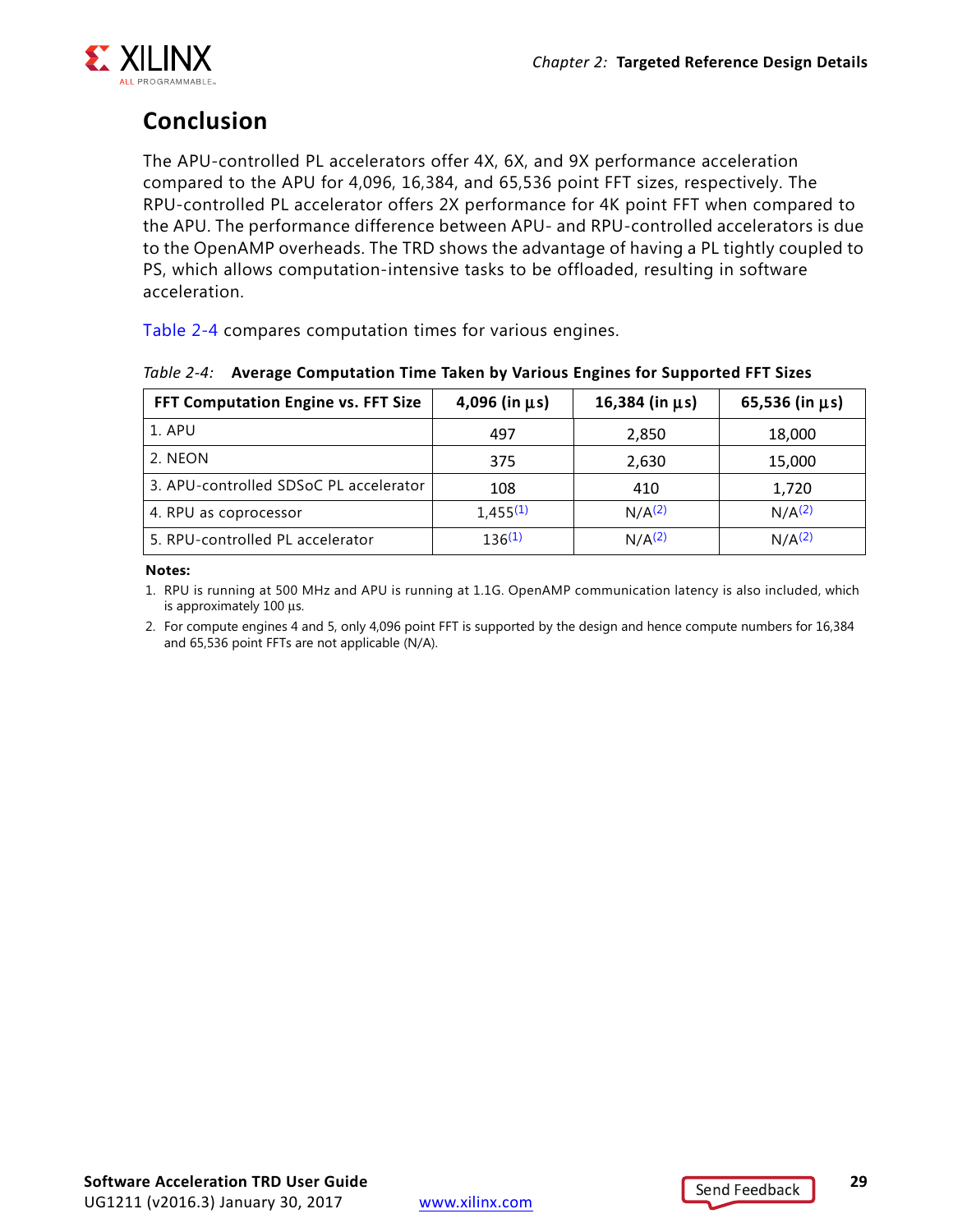*Appendix A*



# <span id="page-29-2"></span><span id="page-29-0"></span>OpenAMP Communication

# <span id="page-29-1"></span>**Description**

OpenAMP framework is used for communication between the APU master and RPU slave.

Messages are transferred between the APU and RPU to indicate the start and done state of the FFT engine using the RPMsg interface.

The APU application opens the RPMsg interface (the channel is established before this step, as described in the [OpenAMP Framework](#page-13-0) section), and uses it for communication with the RPU by passing messages.

A typical flow of this implementation is as follows:

- 1. [APU] allocates the OCM memory (which is physically contiguous) for the input data buffer per the size of FFT.
- 2. [APU] allocates the OCM memory (which is physically contiguous) for the output data buffer per the size of FFT.
- 3. [APU] copies input samples from the PS DDR to OCM.
- 4. [APU] fills up pointers (physical address) for FFT input and output data buffers in the communication structure (which has some other bookkeeping fields, including information on the computation method: RPU software or PL).
- 5. [APU] writes the communication message to the RPMsg interface.
- 6. [APU] keeps waiting for a status message on the RPMsg read channel.
- 7. [RPU], upon receiving the message:
	- ° For Flow D, computes FFT.
	- ° For Flow E, configures AXI-DMA for FFT with the input and output buffer pointers received.
- 8. [RPU], after finishing the computation, sends a communication message using the rpmsg\_send() API to indicate the status of the last computation.
- 9. [APU], upon receiving the successful message from RPU, plots the graphs per the received data.

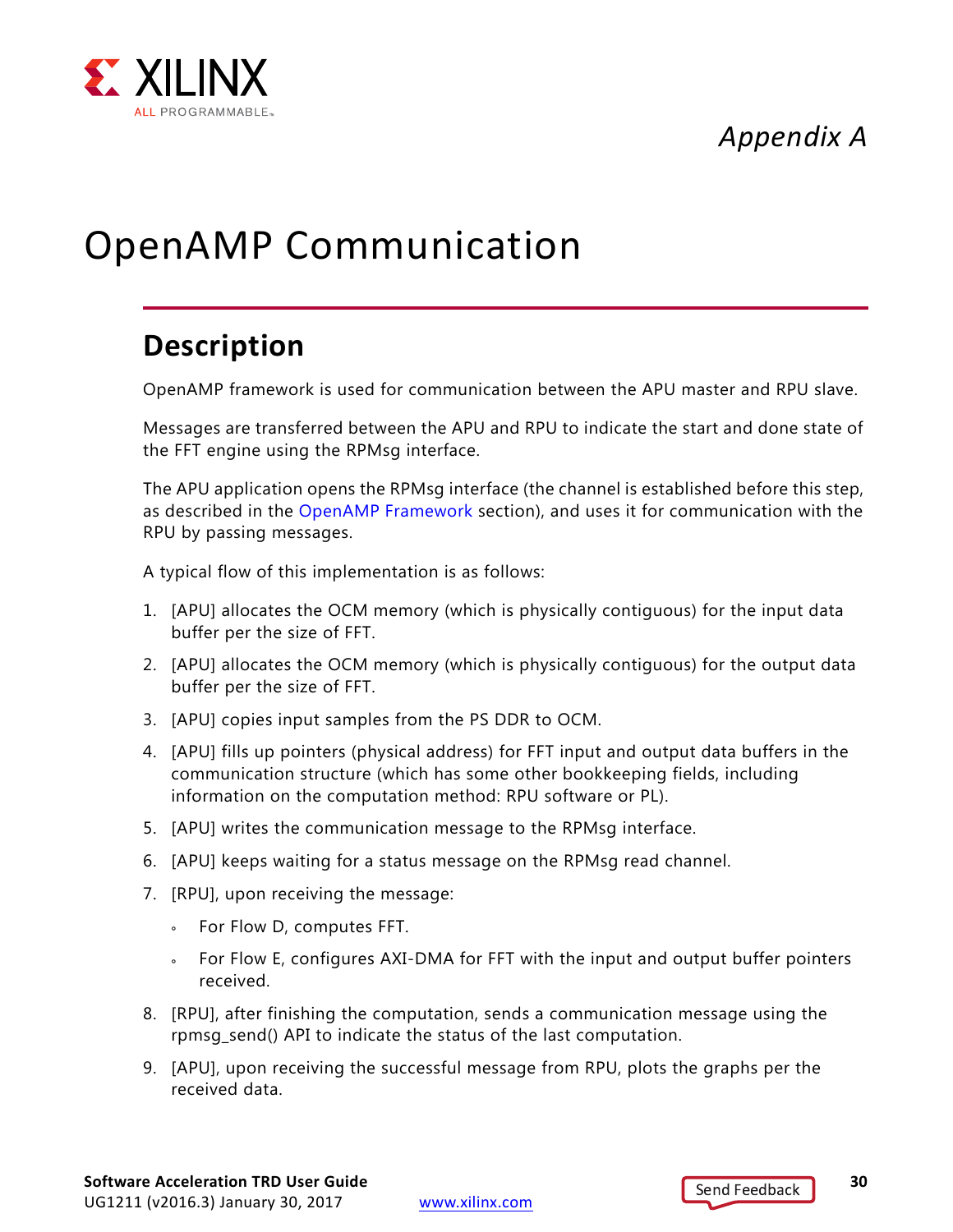

*Appendix B*

# <span id="page-30-1"></span><span id="page-30-0"></span>Additional Resources and Legal Notices

## <span id="page-30-2"></span>**Xilinx Resources**

For support resources such as Answers, Documentation, Downloads, and Forums, see [Xilinx](https://www.xilinx.com/support)  [Support](https://www.xilinx.com/support).

## <span id="page-30-3"></span>**Solution Centers**

See the [Xilinx Solution Centers](https://www.xilinx.com/support/solcenters.htm) for support on devices, software tools, and intellectual property at all stages of the design cycle. Topics include design assistance, advisories, and troubleshooting tips.

## <span id="page-30-4"></span>**References**

The most up-to-date information for this design is available on these websites:

[Zynq UltraScale+ MPSoC ZCU102 Evaluation Kit](https://www.xilinx.com/products/boards-and-kits/ek-u1-zcu102-es2-g.html)

[Zynq UltraScale+ MPSoC ZCU102 Evaluation Kit Documentation](https://www.xilinx.com/products/boards-and-kits/ek-u1-zcu102-es2-g.html#docs)

[Zynq UltraScale+ MPSoC ZCU102 Evaluation Kit Master Answer Record \(AR 66752\)](https://www.xilinx.com/support/answers/66752.html)

These documents and sites provide supplemental material:

- <span id="page-30-6"></span>1. Open Asymmetric Multi Processing (OpenAMP) framework repository ([github.com/OpenAMP/open-amp\)](https://github.com/OpenAMP/open-amp)
- <span id="page-30-5"></span>2. FreeRTOS ([www.freertos.org\)](http://www.freertos.org/a00110.html)
- <span id="page-30-7"></span>3. Qt 5.7 Release Page ([www.qt.io/qt5-7/](https://www.qt.io/qt5-7/))
- 4. *DDS Compiler LogiCORE IP Product Guide* ([PG141\)](https://www.xilinx.com/cgi-bin/docs/ipdoc?c=dds_compiler;v=latest;d=pg141-dds-compiler.pdf)
- <span id="page-30-8"></span>5. *Fast Fourier Transform LogiCORE IP Product Guide* ([PG109\)](https://www.xilinx.com/cgi-bin/docs/ipdoc?c=xfft;v=latest;d=pg109-xfft.pdf)
- <span id="page-30-9"></span>6. *System Management Wizard LogiCORE IP Product Guide* ([PG185](https://www.xilinx.com/cgi-bin/docs/ipdoc?c=system_management_wiz;v=latest;d=pg185-system-management-wiz.pdf))